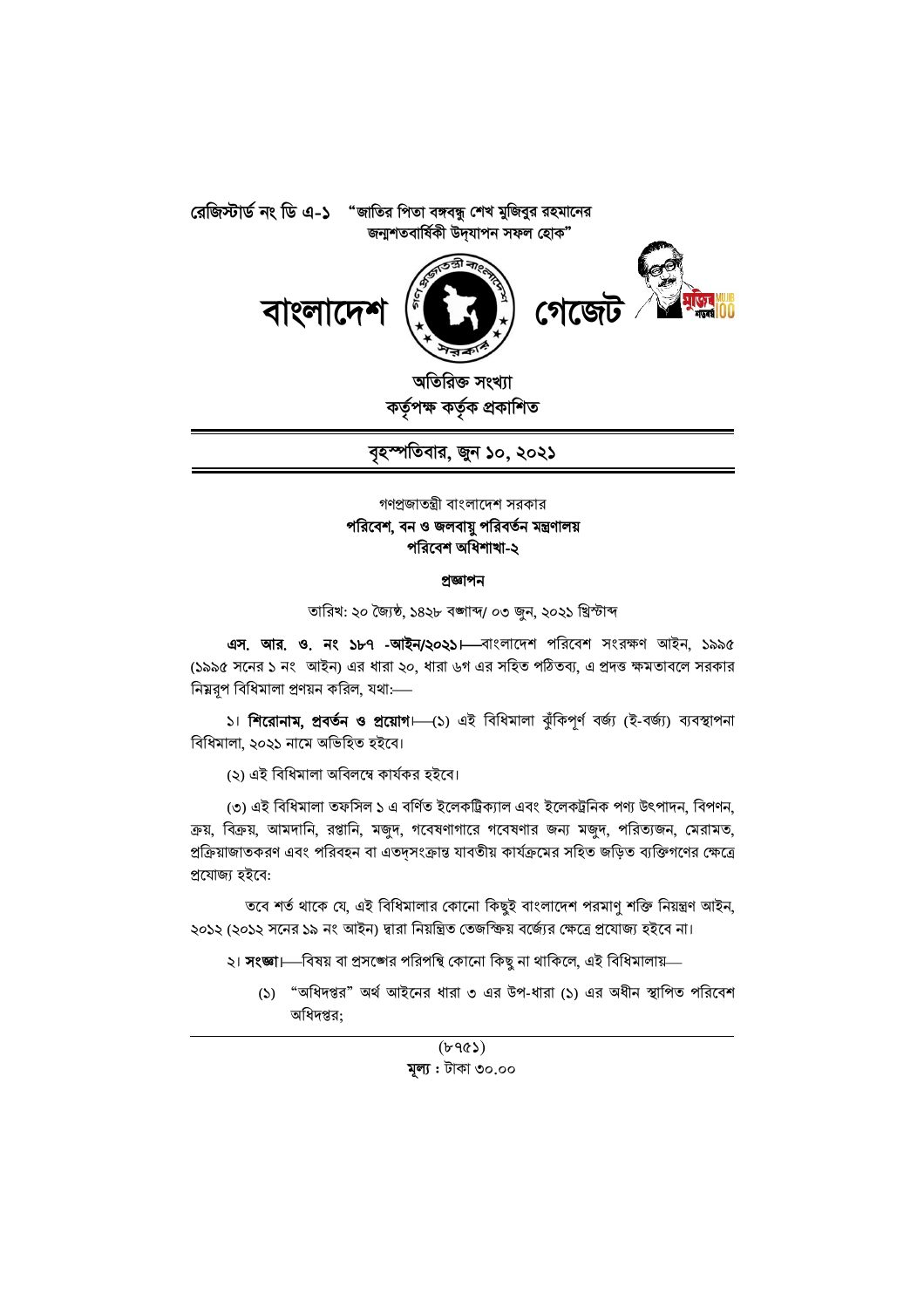- "আইন" অর্থ বাংলাদেশ পরিবেশ সংরক্ষণ আইন, ১৯৯৫ (১৯৯৫ সনের ১নং আইন);  $(5)$
- (৩) ''ইলেকট্রিক্যাল পণ্য" বা "ইলেকট্রনিক পণ্য'' অর্থ তফসিল ১ এ বর্ণিত এমন পণ্য যাহার উৎপাদন, হস্তান্তর এবং পরিমাপ সংক্রান্ত কার্যকলাপ বিদ্যুৎ শক্তি এবং বিদ্যুৎ চৌম্বকক্ষেত্রের উপর নির্ভরশীল:
- ''ই-বৰ্জ্য'' অৰ্থ তফসিল ১ এ বৰ্ণিত কোনো ইলেকট্ৰিক্যাল এবং ইলেকট্ৰনিক সামগ্ৰী  $(8)$ যাহার অর্থনৈতিক জীবন সমাপ্ত হইয়াছে অথবা ব্যবহারকারীর নিকট যাহার প্রয়োজন বা উপযোগিতা সমাপ্ত হইয়াছে অথবা যাহা উৎপাদন প্ৰক্ৰিয়ায় বাদ পড়িয়াছে বা অপ্রয়োজনীয় বিবেচনায় ফেলিয়া দেয়া হইয়াছে;
- $(\mathcal{C})$ ''ই-বর্জ্যের পরিবেশসম্মত ব্যবস্থাপনা'' অর্থ ই-বর্জ্য সংগ্রহ, পরিবহন, পুনঃপ্রক্রিয়াজাতকরণ, পুনঃব্যবহার এবং পরিত্যজন বা ধ্বংসকরণের সমন্বিত প্রক্রিয়া যাহা পরিবেশ এবং জনস্বাস্থ্যকে ই-বর্জ্যের বিরূপ প্রভাব হইতে রক্ষা করে;
- (৬) "চূর্ণকারী (dismantler)" অর্থ পরিত্যক্ত বা ব্যবহৃত ইলেকট্রিক্যাল এবং ইলেকট্রনিক পণ্য বা ইহার অংশবিশেষ ভাঙার কাজে নিয়োজিত কোনো ব্যক্তি:
- "তফসিল" অর্থ এই বিধিমালার কোনো তফসিল;  $(9)$
- (৮) "নিবন্ধন'' অৰ্থ বিধি ১০ এর অধীন নিবন্ধিত ই-বর্জ্য উৎপাদন, পরিচালনা, সংগ্রহ, গ্রহণ, মজুদ, পরিবহন, প্রক্রিয়াকরণ, পুনঃব্যবহারোপযোগীকরণ, চূর্ণকরণ, পুনঃচক্রায়ন এবং পরিত্যজন বা ধ্বংসকরণের জন্য প্রদত্ত নিবন্ধন;
- "নিলাম বিক্রয়" অর্থ ব্যবহৃত ইলেকট্রিক্যাল এবং ইলেকট্রনিক পণ্য বা পণ্যের  $(\delta)$ অংশবিশেষ টেন্ডার, নিলাম বা ব্যক্তিগত চুক্তির মাধ্যমে ব্যক্তি, কোম্পানি বা সরকারি কোনো বিভাগ কর্তৃক বিক্রয়;
- "পুনঃপ্ৰক্ৰিয়াজাতকারী (recycler)'' অৰ্থ কোনো ব্যক্তি যিনি পুনঃব্যবহারোপযোগী  $(\infty)$ ও পুনরুদ্ধারের জন্য ই-বর্জ্যের প্রক্রিয়াজাতকরণ কার্যে নিয়োজিত;
- ''প্ৰস্তুতকারক'' অৰ্থ কোনো ব্যক্তি যিনি—  $(55)$ 
	- (ক) নিজস্ব ব্র্যান্ডের অধীন ইলেকট্রিক্যাল এবং ইলেকট্রনিক পণ্য উৎপাদন, বিক্রয়, মজুদ ও বিপণন করিয়া থাকেন; বা
	- (খ) অন্য কোনো প্রস্তুতকারকের বা সরবরাহকারীর ইলেকট্রিক্যাল এবং ইলেকট্রনিক পণ্য নিজ ব্র্যান্ডের অধীন উৎপাদন, বিক্রয়, মজুদ ও বিপণন করিয়া থাকেন: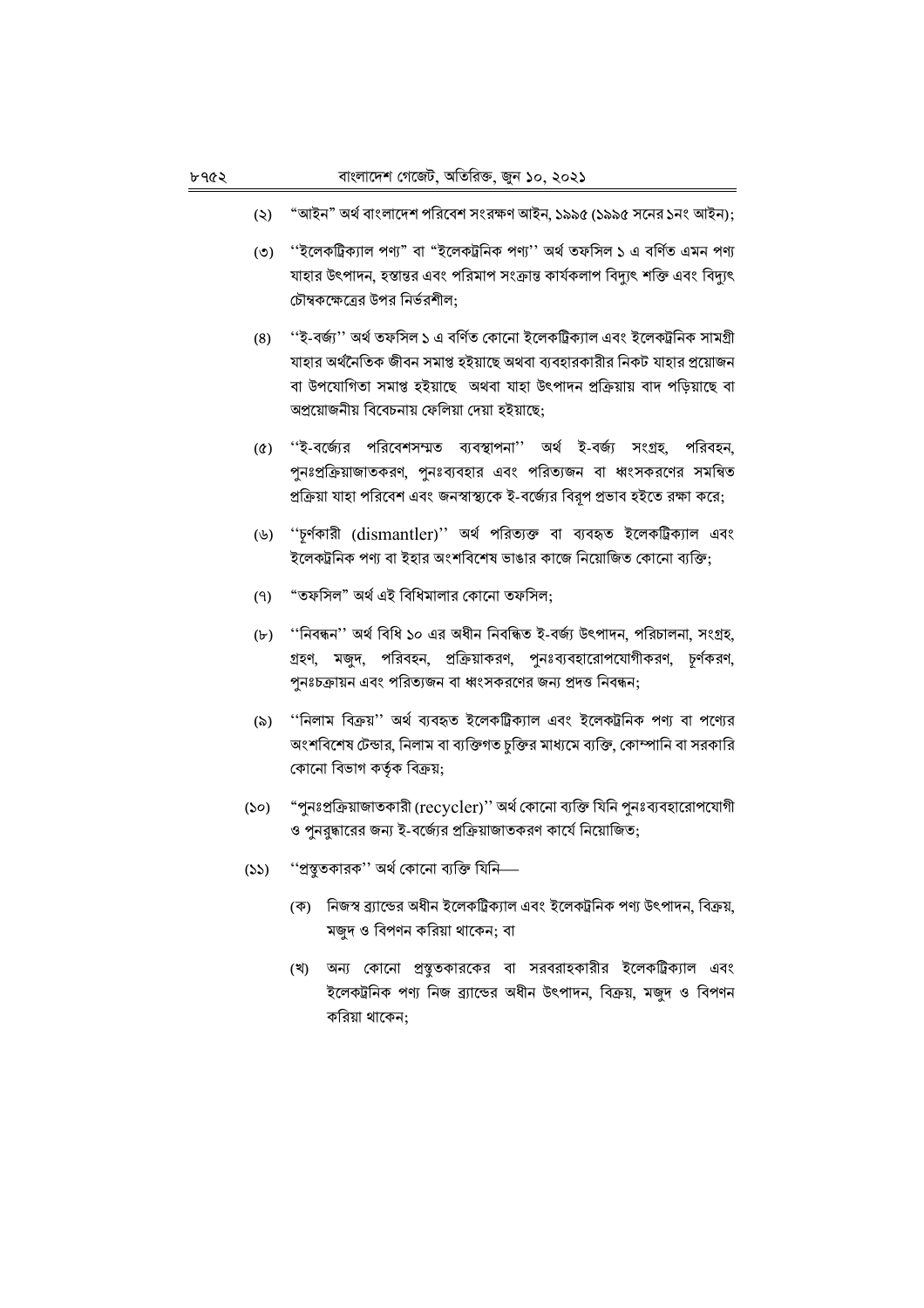- ''পরিবহনকারী (transporter)'' অর্থ আকাশ, রেল, সড়ক বা নৌ পথে ই-বর্জ্য  $(55)$ বহনকারী কোনো ব্যক্তি:
- "ফরম" অর্থ এই বিধিমালার কোনো ফরম;  $(SO)$
- ''বড় ব্যবহারকারী ভোক্তা'' অর্থ ইলেকট্রিক্যাল এবং ইলেকট্রনিক পণ্যের অধিক  $(58)$ ব্যবহারকারী মন্ত্রণালয়, বিভাগ, সরকারি দপ্তর, বহুজাতিক কোম্পানি, ব্যাংক, শিক্ষা প্রতিষ্ঠান, বেসরকারি কোম্পানি এবং আন্তর্জাতিক প্রতিষ্ঠান;
- ''ব্যক্তি'' অৰ্থ কোনো ব্যক্তি বা ব্যক্তিবৰ্গ এবং সংবিধিবদ্ধ হউক বা না হউক, কোনো  $(S<sub>c</sub>)$ কোম্পানি, সমিতি বা সংস্থাও ইহার অন্তর্ভুক্ত হইবে;
- $(55)$ ''ব্যবসায়ী" বা "বিক্ৰেতা'' অৰ্থ কোনো ব্যক্তি যিনি ইলেকট্ৰিক্যাল এবং ইলেকট্ৰনিক পণ্য বিক্রয় করিয়া থাকেন বা কোনো ভোক্তা, অধিক ব্যবহারকারী, অন্যান্য ব্যবসায়ী বা প্রস্তুতকারকের পক্ষে খুচরা বিক্রেতাগণের নিকট হইতে ই-বর্জ্য ফেরত লইয়া থাকেন;
- ''মেরামত'' অর্থ ব্যবহৃত বা পুরাতন ইলেকট্রিক্যাল এবং ইলেকট্রনিক পণ্য পুনরায়  $(59)$ ব্যবহার ও বাজারে বিক্রয়ের জন্য মেরামত করা:
- ''মেরামতকারী (refurbisher)'' অর্থ মেরামত কাজে নিয়োজিত কোনো ব্যক্তি;  $(Sb)$
- ''রপ্তানিকারক'' অর্থ কোনো ব্যক্তি যিনি ই-বর্জ্য অন্য দেশে রপ্তানি করেন এবং যে  $(5a)$ দেশ বা দেশের অধীন কোনো স্থান হইতে রপ্তানি করা হয় সেই দেশও রপ্তানিকারক বলিয়া গণ্য হইবে:
- ''লক্ষ্যমাত্ৰা'' অৰ্থ তফসিল ২ এ বৰ্ণিত লক্ষ্যমাত্ৰা:  $($ <br/> $\Diamond$
- ''সংগ্ৰহ কেন্দ্ৰ'' অৰ্থ ই-বৰ্জ্য সংগ্ৰহের নিমিত্ত স্থাপিত কেন্দ্ৰ; এবং  $(55)$
- ''সংযোজনকারী'' অর্থ কোনো ব্যক্তি যিনি নিজস্ব ব্র্যান্ডের অধীন ইলেকট্রিক্যাল এবং  $(55)$ ইলেকট্রনিক পণ্য সংযোজন, মজুদ ও বিপণন করিয়া থাকেন।

৩। **প্রন্তুতকারক বা সংযোজনকারীর দায়িত**। প্রন্তুতকারক বা সংযোজনকারীর দায়িত্ব হইবে নিয়রপ, যথা:-

- (ক) ই-বর্জ্য পুনঃব্যবহারোপযোগী বা ধ্বংস করিবার নিমিত্ত সংগ্রহ;
- (খ) সকল ইলেকট্রিক্যাল এবং ইলেকট্রনিক পণ্যে দেশের কোড, ক্রমিক নম্বরসহ কোম্পানি কোড বা ব্যক্তিগত পরিচয় ব্যবহার:
- (গ) মেরামতকারী, চর্ণকারী বা পুনঃব্যবহারোপযোগীকরণকারী বরাবর ই-বর্জ্য সরবরাহ;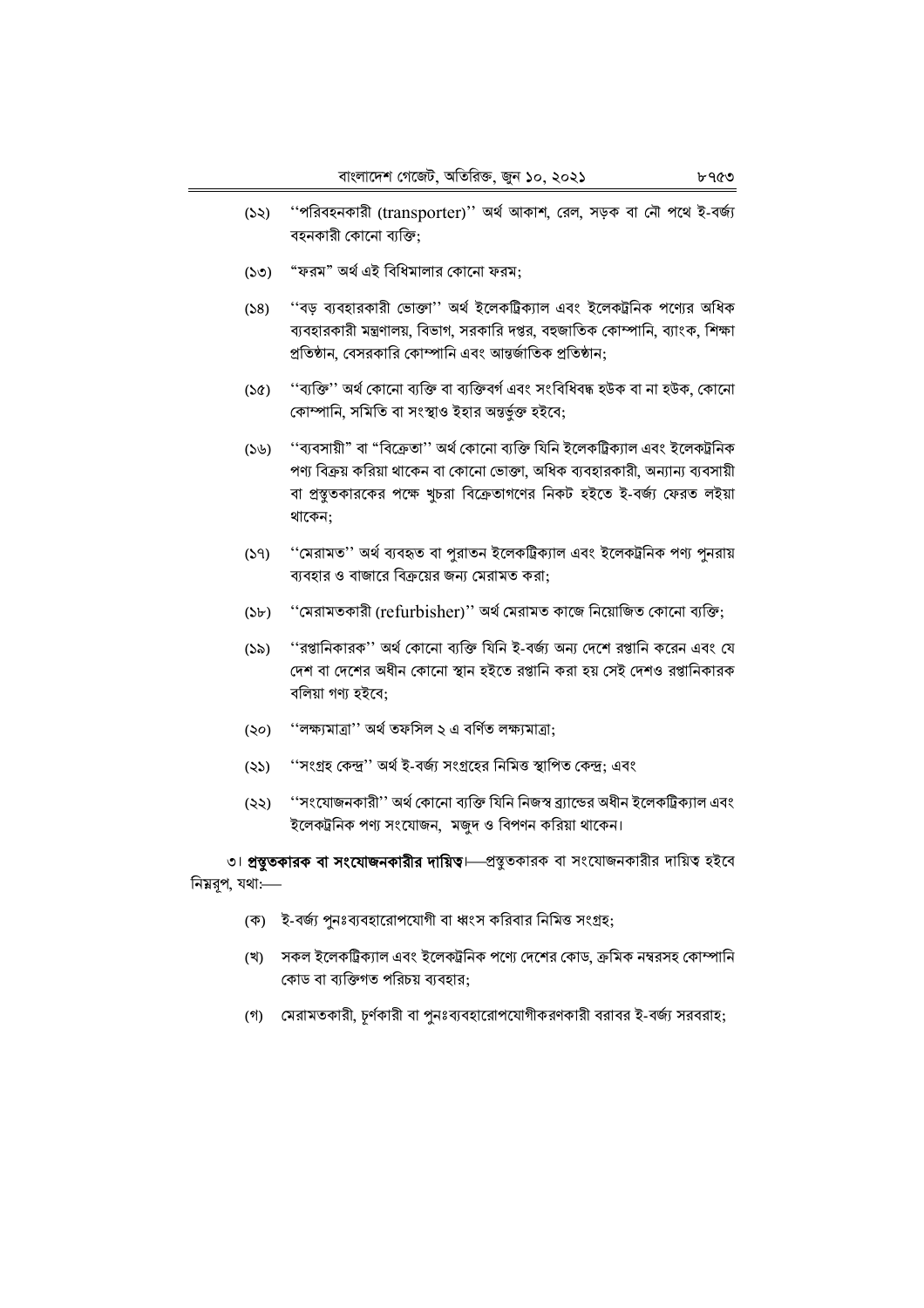- (ঘ) ফ্লুরোসেন্ট এবং মারকারী যুক্ত ল্যাম্পসমূহের ক্ষেত্রে যেখানে পুনঃচক্রায়নকারী পাওয়া যায় না সেক্ষেত্রে উক্ত ই-বর্জ্য মজুদ এবং নিষ্পত্তি সুবিধার (disposal facility) লক্ষ্যে সংগ্ৰহ কেন্দ্ৰে সরবরাহ;
- ই-বর্জ্য রাখিবার জন্য ব্যক্তিগত পর্যায়ে বা সমন্বিতভাবে সংগ্রহ কেন্দ্র স্থাপন:  $(8)$
- (চ) ই-বর্জ্যের পরিবেশসম্মত সুষ্ঠ ব্যবস্থাপনার ব্যয় নির্বাহের জন্য ব্যক্তিগত বা যৌথ উদ্যোগে অর্থায়নের ব্যবস্থা রাখা:
- ই-বর্জ্য মজুদ এবং পরিবহনের সময় পরিবেশ ও প্রতিবেশ ব্যবস্থার যাহাতে কোনো (ছ) ধরনের ক্ষতি সাধিত না হয় বা ক্ষতি সাধনের সুযোগ না থাকে, সে লক্ষ্যে অধিদপ্তর কর্তৃক, সময় সময়, প্রণীত নির্দেশিকা অনুসরণ;
- (জ) ই-বর্জ্য সঠিকভাবে ব্যবস্থাপনার সুবিধার্থে ব্যবসায়ী বা বিক্রেতা এবং নিবন্ধিত সংগ্রহ কেন্দ্রের নাম, ঠিকানা, টেলিফোন নম্বর এবং ই-মেইল নম্বর, ইত্যাদি পণ্যের গায়ে বা মোড়কের গায়ে উল্লেখ অথবা ভোক্তা ও বড় ব্যবহারকারী ভোক্তাগণের নিকট সরবরাহ;
- (ঝ) নিম্নবর্ণিত বিষয়ে প্রকাশনা, লিফলেট, তথ্য সংবলিত বুকলেট, বিজ্ঞাপন পোস্টার এবং ডিজিটাল পদ্ধতি (ওয়েবসাইট, ইমেইল, এসএমএস, ইত্যাদি) এর মাধ্যমে সচেতনতা সৃষ্টি—
	- (অ) ইলেকট্রিক্যাল এবং ইলেকট্রনিক পণ্য বা পদার্থের বিপজ্জনক উপাদানসমৃহের তথ্য:
	- (আ) ই-বর্জ্যের সঠিক ব্যবস্থাপনা, চূর্ণ বা পরিত্যাগ না করা বা পুনঃব্যবহারোপযোগী না করিবার ঝুঁকি সম্পর্কীয় তথ্য যাহা পরিবেশ সংরক্ষণ বিধিমালা, ১৯৯৭ অনুযায়ী পরিবেশ ও প্রতিবেশ ব্যবস্থা, জনস্বার্থ ও জনস্বাস্থ্যের ক্ষতি সাধন করিতে পারে:
- (ঞ) প্রযোজ্য ক্ষেত্রে-
	- (অ) ভোক্তা কর্তৃক মেয়াদোত্তীর্ণ, অব্যবহৃত বা অকেজো হইবার কারণে তফসিল ১ এ উল্লিখিত ইলেক্ট্রিক্যাল এবং ইলেক্ট্রনিক পণ্য ফেরত প্রদানের সময় ভোক্তাকে, সরকার কর্তৃক সময় সময় নির্ধারিত অর্থ, প্রণোদনা হিসাবে প্রদান;
	- (আ) নিবন্ধনের আবেদনের সময় ফরম-১ অনুযায়ী ই-বর্জ্য ব্যবস্থাপনার নিমিত্ত পরিকল্পনা দাখিল: এবং
	- (ই) তফসিল ২ এ বর্ণিত লক্ষ্যমাত্রা অনুসরণ।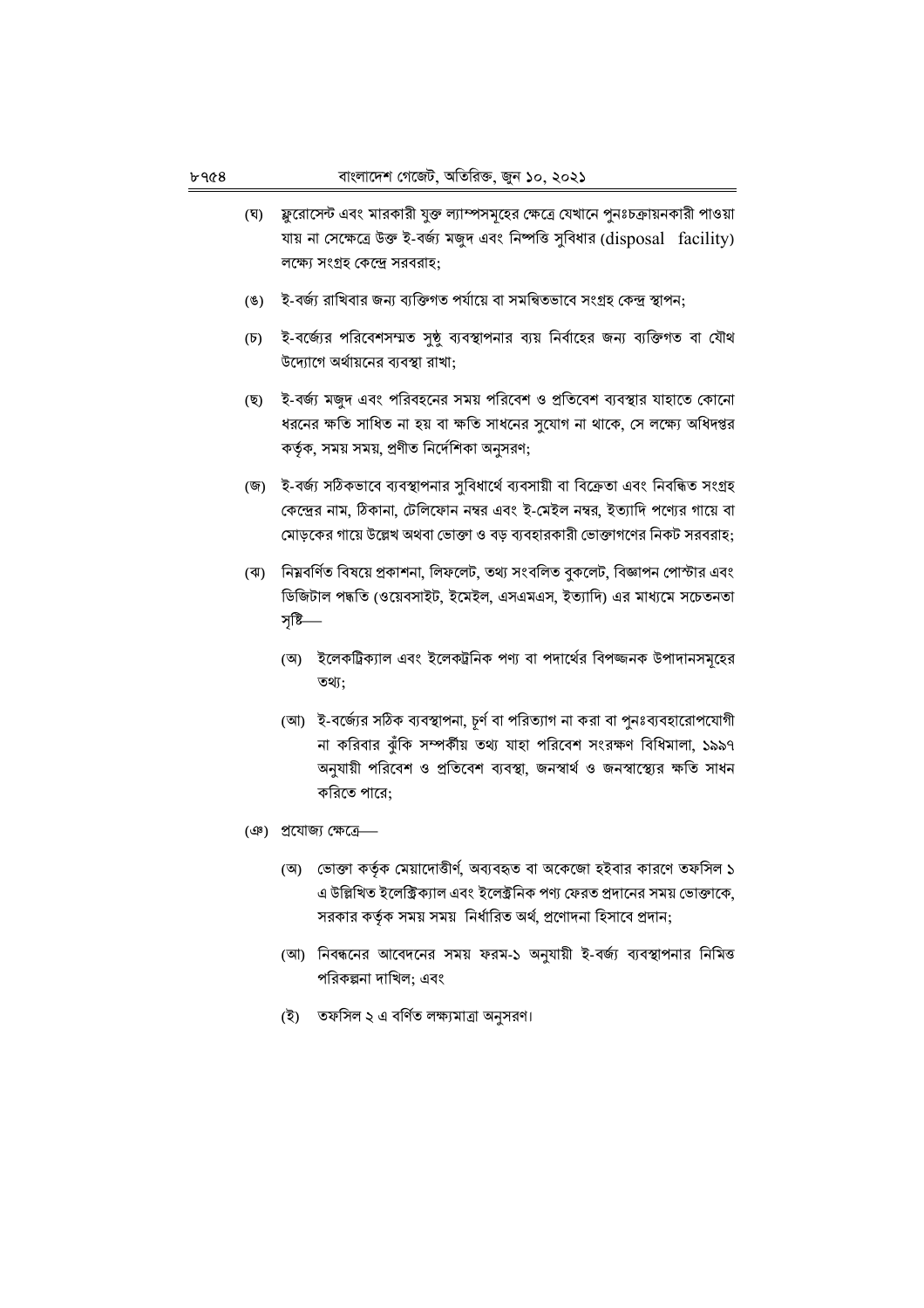8। মজুদকারী বা ব্যবসায়ী বা দোকানদারের দায়িত। প্রত্যেক মজুদকারী বা ব্যবসায়ী বা দোকানদার ই-বর্জ্য নিরাপত্তার সহিত সংগ্রহ এবং নিরাপদ পরিবহনের মাধ্যমে সংগ্রহ কেন্দ্রে প্রেরণ করিবেন।

৫। মেরামতকারীর দায়িত। প্রত্যেক মেরামতকারী মেরামত প্রক্রিয়ায় উৎপন্ন ই-বর্জ্য সংগ্রহ করিবেন এবং উহা সংগ্রহ কেন্দ্রে প্রেরণ করিবেন।

- ৬। **সংগ্রহ কেন্দ্রের দায়িত।**—সংগ্রহ কেন্দ্রের দায়িত্ব হইবে নিম্নরূপ, যথা:—
	- (ক) পরিবেশসম্মত উপায়ে ই-বর্জ্য সংগ্রহ;
	- সংযোজনকারী, মেরামতকারী, চর্ণকারী (খ) প্রস্তকারক, বা পুনঃব্যবহারোপযোগীকরণকারীর নিকট প্রেরণের পূর্বে সংগৃহীত ই-বর্জ্য পরিবেশসম্মত উপায়ে নিরাপদে সংরক্ষণ;
	- (গ) ই-বর্জ্য নিরাপদে পরিবহন; এবং
	- (ঘ) সংগ্রহ কেন্দ্রের ঠিকানা, টেলিফোন ও হেল্পলাইন নম্বর, ই-মেইল, ইত্যাদি জনসাধারণের নিকট সরবরাহ।

৭। ব্যক্তিগত ভোক্তা বা বড় ব্যবহারকারী ভোক্তার দায়িত। ভোক্তা বা বড় ব্যবহারকারী ভোক্তার দায়িত্ব হইবে নিম্নরূপ, যথা:—

- (ক) ই-বর্জ্য কোনো নির্দিষ্ট দোকানদার, ব্যবসায়ী, মজুদকারী বা কোনো সংগ্রহ কেন্দ্রের নিকট জমা প্রদান; এবং
- (খ) ই-বর্জ্য নিলামে বিক্রয় করা বা কোনো নির্দিষ্ট ব্যবসায়ী, সংগ্রহ কেন্দ্র, মেরামতকারী, চূর্ণকারী, পুনঃব্যবহারোপযোগীকরণকারী বা মেরামত সুবিধা প্রাপ্তির জন্য প্রস্তুতকারকের নিকট জমা প্রদান।
- ৮। **চূর্ণকারীর দায়িত**।—প্রত্যেক চূর্ণকারীর দায়িত্ব হইবে নিম্নরূপ, যথা:—
	- (ক) বিধি ১০ ও ১২ অনুযায়ী নিবন্ধন ও পরিবেশগত ছাড়পত্র গ্রহণ;
	- (খ) পরিবেশ এবং জনস্বাস্থ্যের জন্য ক্ষতিকর নয় এইরূপে ই-বর্জ্য সংরক্ষণ বা মজুদ এবং পরিবহন;
	- (গ) পরিবেশ বা জনস্বাস্থ্যের উপর বিরূপ প্রভাব না পড়ে এইরূপে ই-বর্জ্য চূর্ণকরণ;
	- (ঘ) অধিদপ্তর কর্তৃক প্রকাশিত দিক-নির্দেশনা অনুযায়ী চূর্ণ প্রক্রিয়াজাতকরণ;
	- (ঙ) চূর্ণ ই-বর্জ্য পৃথক করা এবং তাহা পুনরুদ্ধারের জন্য পুনঃব্যবহারোপযোগীকরণ স্থানে প্রেরণ;
	- (চ) পরিত্যজন বা ধ্বংসকরণ অযোগ্য উপাদান অনুমোদিত প্রক্রিয়াকরণ গুদামে বা ভষ্মীভূতকরণ স্থানে প্রেরণ;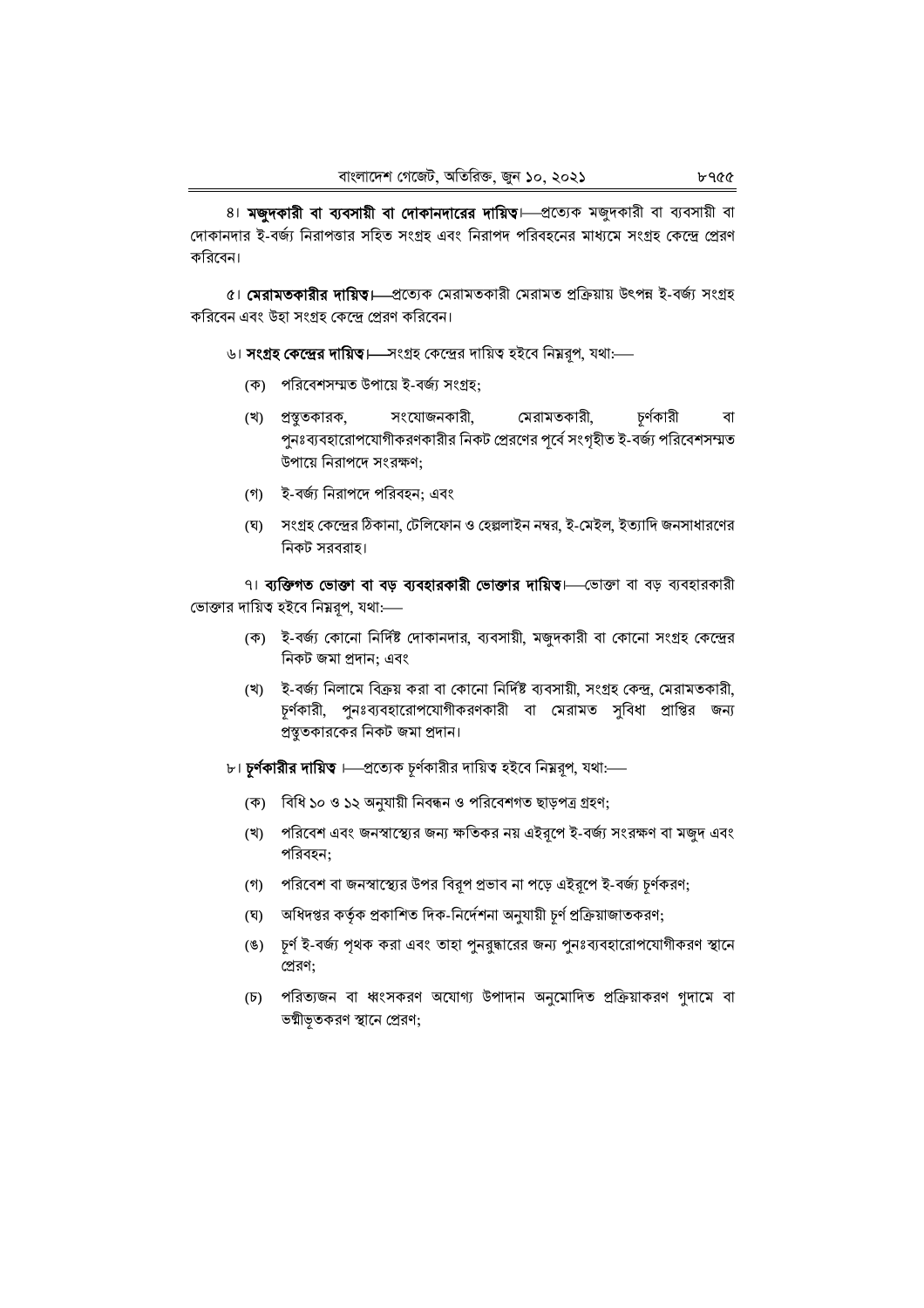অধিদপ্তর কর্তৃক নির্ধারিত স্থানে এবং পদ্ধতিতে ই-বর্জ্য চূর্ণকরণ; (ছ)

- (জ) যে সকল ই-বর্জ্য (ফ্লুরোসেন্ট এবং মারকারীযুক্ত ল্যাম্প) পূর্ণ প্রক্রিয়াকরণ সম্ভব নয় সেই সকল ই-বর্জ্য পরিবেশসম্মত উপায়ে মজুদ বা গুদামজাত এবং নিষ্পত্তির ব্যবস্থা গ্ৰহণ:
- (ঝ) ফ্লুরোসেন্ট এবং মারকারীযুক্ত ল্যাম্প নিষ্পত্তির পূর্বে পারদ নিশ্চল (immobilise) এবং বর্জ্য আয়তন হ্রাস করিবার লক্ষ্যে প্রয়োজনীয় প্রাক-ব্যবস্থা (pre-treatment) নিশ্চিতকরণ; এবং
- (ঞ) সংশ্লিষ্ট শ্রমিকগণকে ই-বর্জ্যের স্বাস্থ্যঝঁকি বিষয়ে অবহিতকরণ।
- ৯। পুনঃপ্রক্রিয়াজাতকারীর দায়িত। প্রত্যেক পুনঃপ্রক্রিয়াজাতকারীর দায়িত হইবে নিম্নরূপ,

যথা:-

- (ক) আন্তর্জাতিক মান বা সরকার কর্তৃক, সময় সময়, জারীকৃত নির্দেশনা অনুসরণ;
- (খ) পুনঃপ্রক্রিয়াজাতকরণের সময় উৎপাদিত উচ্ছিষ্ট বিপজ্জনক বর্জ্য প্রক্রিয়াকরণ গুদামে পরিবেশসম্মত উপায়ে গদামজাত করা;
- (গ) পরিবেশ এবং জনস্বাস্থ্যের কোনো ক্ষতি না হয় এইরপভাবে ই-বর্জ্য সংরক্ষণ, মজুদ এবং পরিবহন:
- (ঘ) পরিবেশ বা জনস্বাস্থ্যের উপর বিরূপ প্রভাব না পড়ে এইরূপে ই-বর্জ্য পনঃপ্রক্রিয়াজাতকরণ; এবং
- (ঙ) ই-বর্জ্য ব্যবস্থাপনার সহিত সংশ্লিষ্ট কর্মীগণের ই-বর্জ্যের ক্ষতিকর দিক সম্পর্কে সচেতন করা।

১০। ই-বর্জ্য ব্যবস্থাপনার জন্য নিবন্ধন গ্রহণ, ইত্যাদি। (১) প্রত্যেক ই-বর্জা প্রস্তুতকারক, সংযোজনকারী, বড় আমদানিকারক, ব্যবসায়ী বা দোকানদার, মজুদকারী, পরিবহনকারী, মেরামতকারী, সংগ্রহ কেন্দ্র, চূর্ণকারী, পুনঃব্যবহারোপযোগীকরণকারী, নিলাম বিক্রেতা এবং রপ্তানিকারককে অধিদপ্তর হইতে নিবন্ধন গ্রহণ করিতে হইবে।

(২) উপ-বিধি (১) এ বর্ণিত নিবন্ধন গ্রহণের জন্য ফরম-১, ফরম-২ বা, ক্ষেত্রমত, ফরম-৩ অনুযায়ী অধিদপ্তরে আবেদন করিতে হইবে।

(৩) আবেদন প্রাপ্তির পর অধিদপ্তর যদি মনে করে যে, ই-বর্জ্য নিরাপদে ব্যবস্থাপনার জন্য আবেদনকারী যথাযথ ব্যবস্থা গ্রহণ করিয়াছে এবং প্রযুক্তিগত দিক হইতে তাহাদের পর্যাপ্ত সামর্থ্য রহিয়াছে, তবে আবেদন প্রাপ্তির ৩০ (ত্রিশ) দিনের মধ্যে ফরম-৪ অনুযায়ী নিবন্ধন প্রদান করিবে।

(৪) অধিদপ্তরের দায়িত্বপ্রাপ্ত কোনো কর্মকর্তা ই-বর্জ্যের পরিবেশসম্মত সৃষ্ঠ ব্যবস্থাপনা প্রতিপালিত হইতেছে কিনা তাহা পর্যবেক্ষণসহ এতদসংক্রান্ত তথ্য সংরক্ষণ করিবেন এবং আগ্রহী ব্যক্তি বা ক্ষতিগ্রস্ত ব্যক্তির জন্য তথ্য প্রকাশ করিবেন।

(৫) অধিদপ্তর নিবন্ধনপ্রাপ্তগণের তালিকা ও তথ্যাদি রেজিস্টারে এবং ইলেক্টনিক পদ্ধতিতে সংরক্ষণ করিবে।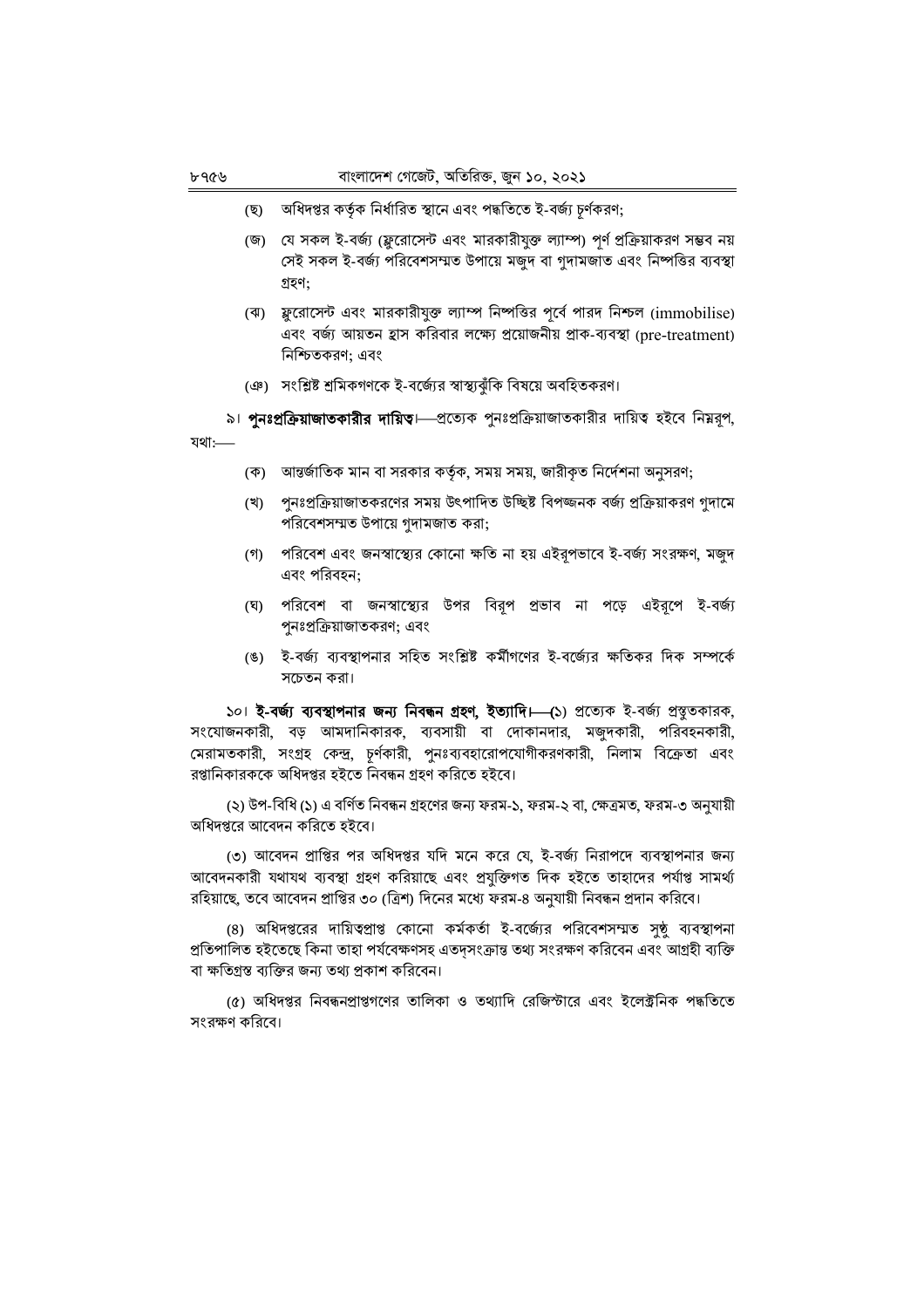১১। **নিবন্ধন স্থগিত বা বাতিলের ক্ষমতা**।—নিবন্ধন গ্রহণকারী নিবন্ধনের কোনো শর্ত বা আইন বা এই বিধিমালার কোনো বিধান লঙ্ঘন করিলে অধিদপ্তর নিবন্ধন গ্রহণকারীকে শুনানির সুযোগ প্রদান করিয়া এইরূপ নিবন্ধন বাতিল বা নির্দিষ্ট সময়ের জন্য স্থগিত করিতে পারিবে।

১২। **পরিবেশগত ছাড়পত্র গ্রহণ।**—এই বিধিমালায় যাহা কিছুই থাকুক না কেন, নিবন্ধন গ্রহণকারী প্রত্যেক ইলেকট্রিক্যাল এবং ইলেকট্রনিক পণ্য প্রস্তুতকারক বা সংযোজনকারী বা ই-বর্জ্য চূর্ণকারী বা পুনঃব্যবহারোপযোগীকরণকারীকে পরিবেশ সংরক্ষণ বিধিমালা, ১৯৯৭ এর অধীন পরিবেশগত ছাড়পত্র গ্ৰহণ করিতে হইবে।

১৩। **ই-বর্জ্য মজুদকরণ পদ্ধতি।** (১) কোনো প্রস্তুতকারক, ব্যবসায়ী বা দোকানদার, সংগ্রহ কেন্দ্র, চূর্ণকারী, মেরামতকারী এবং পুনঃব্যবহারোপযোগীকরণকারী ই-বর্জ্য ১৮০ (একশত আশি) দিনের অধিক সময় মজুদ রাখিতে পারিবেন না।

(২) আবেদনকারীর আবেদনের প্রেক্ষিতে অধিদপ্তর নিম্নবর্ণিত ক্ষেত্রে উক্ত সময়সীমা আরও ৯০ (নব্বই) দিন পৰ্যন্ত বৰ্ধিত করিতে পারিবে, যথা:—–

- (ক) চূর্ণকারী এবং পুনঃব্যবহারোপযোগীকরণকারীর বাৎসরিক মজুদকরণ ক্ষমতা অধিক থাকিলে; এবং
- (খ) যেক্ষেত্রে ই-বর্জ্যের পরিবেশবান্ধব পনঃব্যবহারোপযোগীকরণ করিতে অধিকতর সময় প্রয়োজন।
- (৩) ই-বর্জ্য মজুদকরণের ক্ষেত্রে—
	- (ক) পরিবেশবান্ধব পদ্ধতি অবলম্বন করিতে হইবে;
	- (খ) মজুদকরণ স্থানে পর্যাপ্ত অগ্নি নির্বাপণ ব্যবস্থা থাকিতে হইবে; এবং
	- (গ) ই-বর্জ্য যাহাতে মাটি, পানি বা বায়ুর সহিত সংমিশ্রিত না হয় তজ্জন্য সতর্কতামূলক ব্যবস্থা গ্রহণ করিতে হইবে।

১৪। ইলেকট্রিক্যাল এবং ইলেকট্রনিক পণ্য উৎপাদনে বিপজ্জনক পদার্থ ব্যবহারের মানমাত্রা—(১) প্রত্যেক ইলেকট্রিক্যাল এবং ইলেকট্রনিক পণ্য প্রস্তুতকারক তাহার পণ্য উৎপাদনে বিপজ্জনক পদার্থ ব্যবহারের ক্ষেত্রে এই বিধিমালার তফসিল ৩ এ বর্ণিত মানমাত্রা অনুসরণ করিবে।

(২) ইলেকট্রিক্যাল এবং ইলেকট্রনিক পণ্য উৎপাদনে বিপজ্জনক পদার্থ ব্যবহার এই বিধিমালা কার্যকর হইবার দিন হইতে ৫ (পাঁচ) বৎসরের মধ্যে উপ-বিধি (১) এ বর্ণিত মানমাত্রার সহিত সামঞ্জস্যপূর্ণ করিবার জন্য হ্রাস করিতে হইবে:

তবে শর্ত থাকে যে, সরকার প্রয়োজনে এই সময়সীমা বর্ধিত করিতে পারিবে।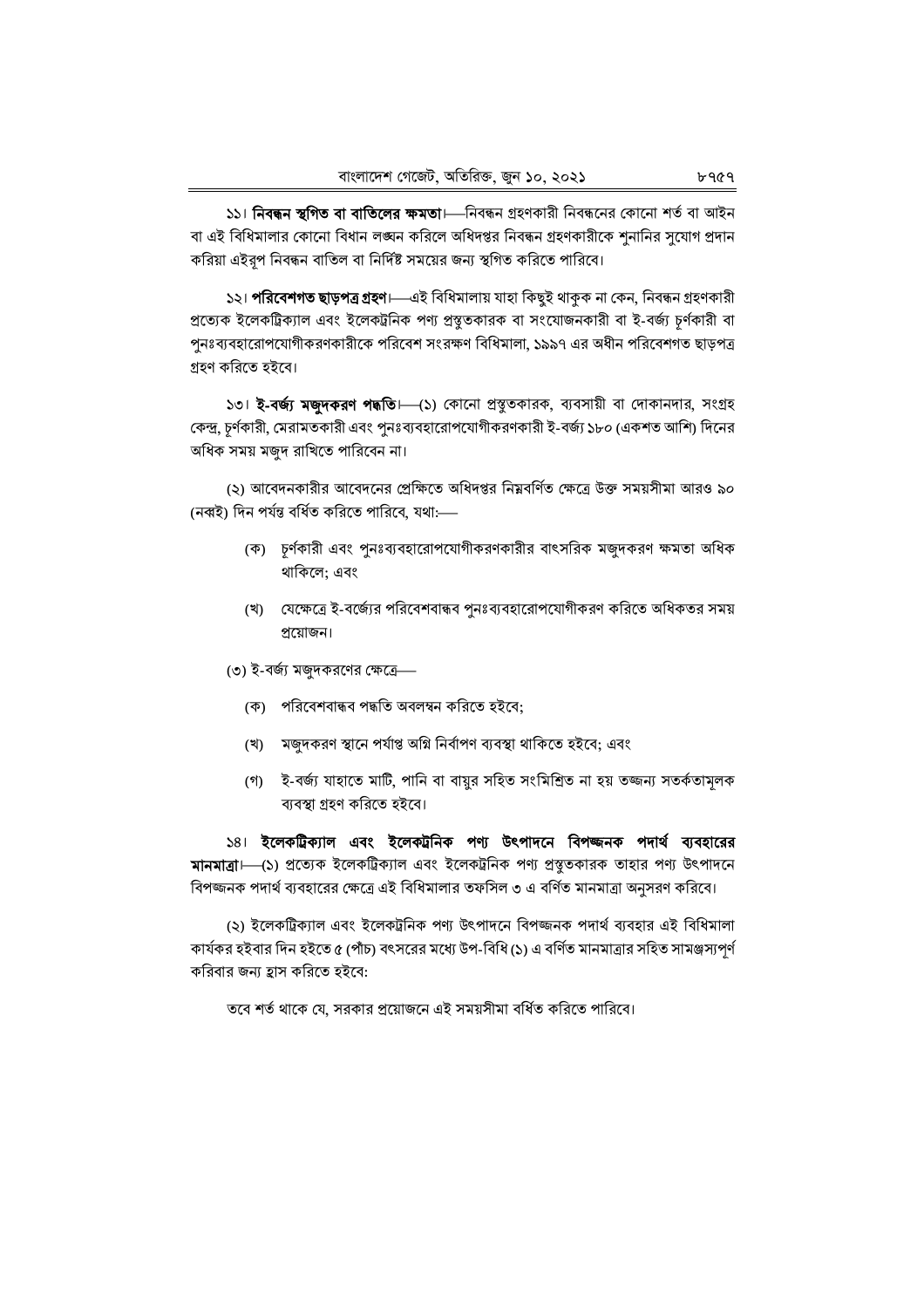(৩) ইলেকট্রিক্যাল এবং ইলেকট্রনিক পণ্যে বিপজ্জনক পদার্থ ব্যবহার হ্রাসকরণের ক্ষেত্রে হ্ৰাসকরণ সংক্রান্ত যাবতীয় তথ্য অর্থাৎ যে সকল বিপজ্জনক পদার্থ হ্রাস করা হইয়াছে এবং যে সকল বিপজ্জনক পদার্থ বিদ্যমান রহিয়াছে তাহা পণ্য তথ্য বুকলেটে (product information booklet) সংযোজন করিতে হইবে।

১৫। পুরাতন বা ব্যবহৃত ইলেকট্রিক্যাল এবং ইলেকট্রনিক পণ্যের আমদানি নিষিদ্ধকরণ।— কোনো পুরাতন বা ব্যবহৃত ইলেকট্রিক্যাল এবং ইলেকট্রনিক পণ্য আমদানি করা অথবা দান, অনুদান বা অন্য কোনোভাবে গ্রহণ করা যাইবে না:

তবে শর্ত থাকে যে, গবেষণা ও শিক্ষা প্রতিষ্ঠানে ব্যবহারের নিমিত্ত অধিদপ্তরের অনাপত্তি গ্রহণপূর্বক উক্তরূপ আমদানি বা গ্রহণ করা যাইবে।

১৬। তথ্য সংরক্ষণ ও প্রতিবেদন দাখিল। প্রত্যেক প্রস্তুতকারক, সংযোজনকারী, বড় আমদানিকারক, মজুদকারী, ব্যবসায়ী, দোকানদার, মেরামতকারী, বড় ব্যবহারকারী বা প্রাতিষ্ঠানিক ভোক্তা, সংগ্রহকারী, চূর্ণকারী, পুন:প্রক্রিয়াজাতকারী, পুনঃব্যবহারোপযোগীকরণকারী, নিলাম বিক্রেতা ও রপ্তানিকারক—

- (ক) ফরম-৬ অনুযায়ী ই-বর্জ্য সংক্রান্ত তথ্য সংরক্ষণ করিবে; এবং
- (খ) দফা (ক) অনুযায়ী সংরক্ষিত তথ্যের ভিত্তিতে ফরম-৭ অনুযায়ী প্রত্যেক অর্থ-বৎসর সমাপ্তির ৬০ (ষাট) দিনের মধ্যে অধিদপ্তরে বার্ষিক প্রতিবেদন দাখিল করিবে।

১৭। **অধিদপ্তর কর্তৃক বাৎসরিক প্রতিবেদন প্রেরণ।**—(১) ই-বর্জ্যের বিশেষ ধরন বিবেচনা করিয়া অধিদপ্তরের বিভাগীয় অফিস প্রতিবৎসর ৩০ সেপ্টেম্বরের মধ্যে অধিদপ্তরের প্রধান কার্যালয়ে বাৎসরিক প্রতিবেদন দাখিল করিবে।

(২) অধিদপ্তরের প্রধান কার্যালয় বিভিন্ন বিভাগ হইতে প্রাপ্ত প্রতিবেদন একত্রিত করিয়া উহা পুনঃপরীক্ষা ও নির্দেশনার জন্য প্রতিবৎসর ৩০ নভেম্বরের মধ্যে সরকারের নিকট প্রেরণ করিবে।

#### ১৮। **ই-বর্জ্য পরিবহন।** ই-বর্জ্য পরিবেশ বান্ধব পদ্ধতিতে পরিবহন করিতে হইবে।

১৯। **ই-বর্জ্য রপ্তানিকরণ।**—দেশে ই-বর্জ্য পুনঃপ্রক্রিয়াজাতকরণ বা পুনঃব্যবহারোপযোগীকরণের প্রয়োজনীয় ব্যবস্থা না থাকিলে অধিদপ্তরের অনাপত্তি সাপেক্ষে ই-বর্জ্য বিদেশে রপ্তানি করা যাইবে।

২০। দুৰ্ঘটনাজনিত প্ৰতিবেদন দাখিল ও পরবর্তী কার্যক্রম গ্রহণ।—ই-বর্জ্য প্রক্রিয়াজাতকরণ বা পরিবহনের সময় যদি কোনো দুর্ঘটনা সংঘটিত হয় তাহা হইলে সংশ্লিষ্ট ব্যক্তি প্রয়োজনীয় ব্যবস্থা গ্রহণপূর্বক তাৎক্ষণিকভাবে ফরম-৮ অনুযায়ী অধিদপ্তর, স্থানীয় আইন প্রয়োগকারী সংস্থা, ফায়ার সার্ভিস ও সিভিল ডিফেন্স, বিস্ফোরক অধিদপ্তর এবং অন্যান্য সংশ্লিষ্ট সংস্থা বরাবরে দুর্ঘটনার প্রতিবেদন দাখিল করিবে।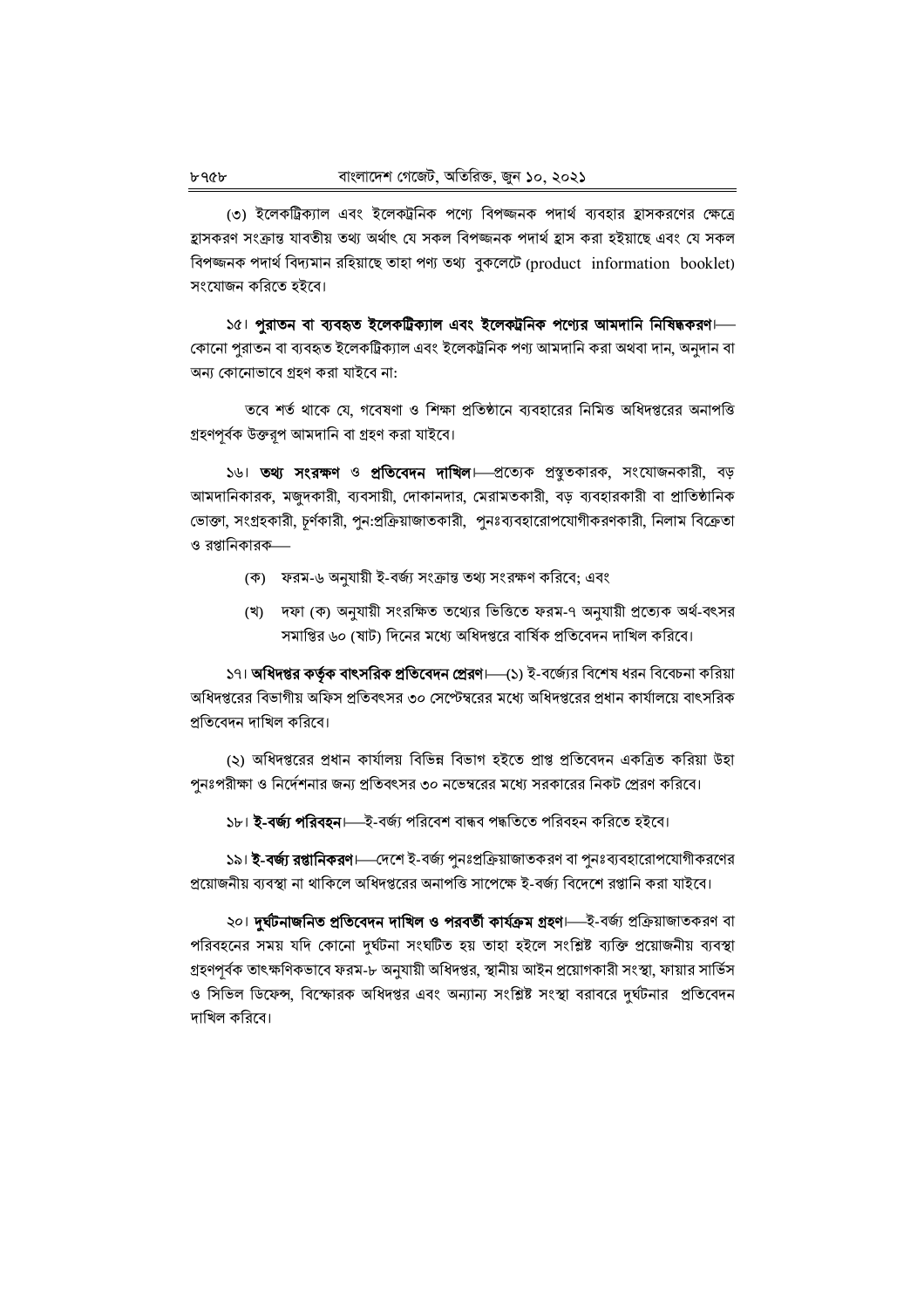২১। ই-বর্জ্য প্রস্তুতকারক, সংগ্রহ কেন্দ্র, পরিবহনকারী, চূর্ণকারী, মেরামতকারী এবং ব্যবহারোপযোগীকরণকারীর দায়।—(১) ই-বর্জ্য প্রস্তুতকারক, সংগ্রহ কেন্দ্র, পরিবহনকারী, চূর্ণকারী, মেরামতকারী এবং পুনঃব্যবহারোপযোগীকরণকারী পরিবেশগত বা জনস্বাস্থ্যের যে কোনো ক্ষতিসাধনের জন্য দায়ী হইবেন।

(২) উপ-বিধি (১) এর অধীন দায়ী ব্যক্তি তাহার দ্বারা সাধিত ক্ষতি সম্পর্কে অধিদপ্তরের নিকট প্রতিবেদন দাখিলপূর্বক নিজ অর্থে পরিবেশগত এইরূপ ক্ষতিপূরণ করিতে বা ধ্বংসপ্রাপ্ত পরিবেশগত উপাদান পুনরুদ্ধার করিতে প্রয়োজনীয় পদক্ষেপ গ্রহণ করিবেন।

(৩) ভোক্তাগণ ই-বর্জ্য ব্যবসায়ী, দোকানদার বা সংগ্রহ কেন্দ্রে জমা প্রদানের জন্য দায়ী থাকিবেন এবং এইরূপ দায়িত্ব পালনে ব্যর্থ হইলে আইনে বর্ণিত জরিমানা প্রদানে বাধ্য থাকিবেন।

২২। **আন্তর্জাতিক মান, ইত্যাদি অনুসরণ।—**ই-বর্জ্য সংগ্রহ, মজুদ, পরিবহন, মেরামত, চূর্ণকরণ, পুনঃব্যবহারোপযোগীকরণ এবং ধ্বংসকরণ সংক্রান্ত যাবতীয় কার্যক্রম আন্তর্জাতিক মান বা অধিদপ্তর কর্তৃক, সময় সময়, প্রকাশিত নির্দেশনা অনুসারে পরিচালিত হইবে।

২৩। সরকারি প্রতিষ্ঠানসমূহের দায়িত। (১) অধিদপ্তর, সিটি কর্পোরেশন এবং পৌরসভাসহ সরকারের অন্যান্য সংশ্লিষ্ট স্থানীয় সরকার প্রতিষ্ঠান ই-বর্জ্য সংগ্রহ, পুনঃচক্রায়ন, পুনঃব্যবহার এবং ধ্বংস সম্পর্কিত কার্যাবলি তদারকি করিবে:

তবে শর্ত থাকে যে, পেশাগত স্বাস্থ্য ও নিরাপত্তার বিষয়টি অধিদপ্তর এবং সংশ্লিষ্ট সরকারি সংস্থা কর্তৃক পর্যবেক্ষণ করা হইবে।

(২) সিটি করপোরেশন ও পৌরসভাসমূহ উহাদের গৃহস্থালি বর্জ্য ফেলিবার স্থানে একটি সুনির্দিষ্ট স্থান ই-বর্জ্য ফেলিবার জন্য চিহ্নিত করিবে।

(৩) অধিদপ্তর, স্থানীয় সরকার প্রতিষ্ঠান, ইলেকট্রিক্যাল এবং ইলেকট্রনিক পণ্য উৎপাদনকারী, আমদানিকারী এবং সরবরাহকারীগণ ই-বর্জা সংগ্রহ কেন্দ্রে জমা প্রদান বা পৌঁছাইয়া দেওয়ার বিষয়ে জনগণের মধ্যে সচেতনতা তৈরি করিবে।

২৪। দন্ড। এই বিধিমালার কোনো বিধান লঙ্ঘন করা হইলে আইনের ধারা ১৫ এর উপ-ধারা (১) এ উল্লিখিত টেবিলের ক্রমিক নং ৬ অনুযায়ী দণ্ড আরোপনীয় হইবে।

২৫। **আপিল।**—(১) অধিদপ্তর কর্তৃক ই-বর্জ্য ব্যবস্থাপনার জন্য নিবন্ধন গ্রহণ বা উহা স্থগিত, বাতিল বা প্রত্যাহারের আদেশ বা নির্দেশ দ্বারা কোনো ব্যক্তি সংক্ষুদ্ধ হইলে তিনি ফরম-৫ অনুযায়ী সরকার কর্তৃক গঠিত আপিল কর্তৃপক্ষের নিকট আপিল করিতে পারিবেন।

(২) আপিল দায়ের ও উহার নিষ্পত্তির ক্ষেত্রে আইনের ধারা ১৪ এর বিধান অনুসরণ করিতে হইবে।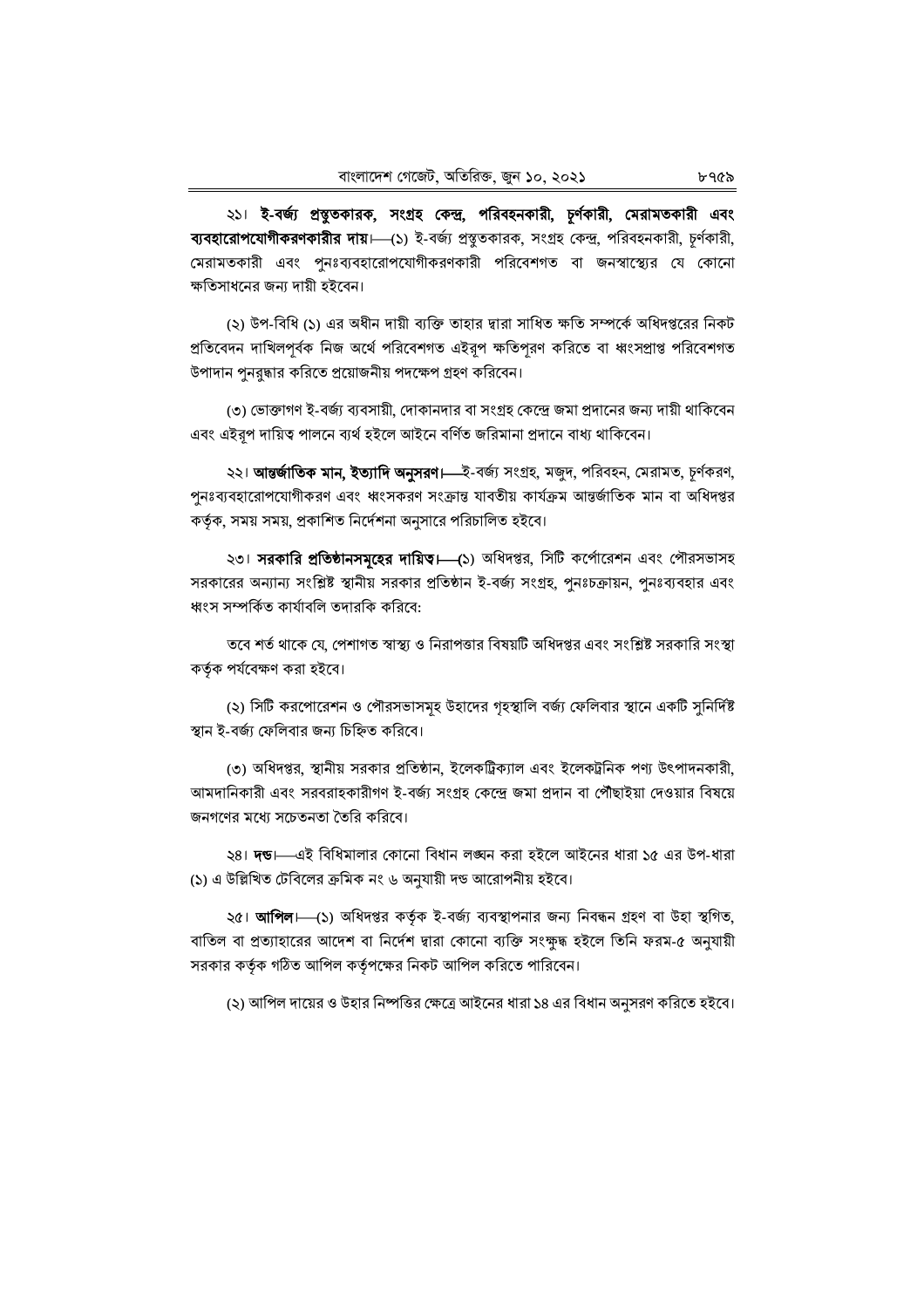# তফসিল ১ [বিধি ১(৩), ২(৩), ২(৪) ও ৩(ঞ)(অ) দ্রষ্টব্য]

ইলেকট্রিক্যাল ও ইলেকট্রনিক পণ্য/যন্ত্রপাতির শ্রেণি ও তালিকা

| ক্ৰমিক নং     | শ্ৰেণি                                     | পণ্য/যন্ত্ৰপাতি                                                                                                                                                                                                               |  |  |  |  |  |  |  |
|---------------|--------------------------------------------|-------------------------------------------------------------------------------------------------------------------------------------------------------------------------------------------------------------------------------|--|--|--|--|--|--|--|
| (5)           | $\ddot{\bm{\omega}}$                       | (৩)                                                                                                                                                                                                                           |  |  |  |  |  |  |  |
| $\mathcal{L}$ | ঘরোয়া যন্ত্রপাতি<br>(Household appliance) | (ক) কম্প্যাক্ট ফ্লুরোসেন্ট ল্যাম্প (Compact Fluorescent Lamp) বা<br>মারকারীযুক্ত ল্যাম্প                                                                                                                                      |  |  |  |  |  |  |  |
|               |                                            | (খ) লেডযুক্ত ক্যাপাসিটর/ব্যাটারি/লিথিয়াম আয়ন ব্যাটারি                                                                                                                                                                       |  |  |  |  |  |  |  |
|               |                                            | (গ) ক্যাডমিয়ার এবং এর যৌগধারী থারমাল কাট-অফ                                                                                                                                                                                  |  |  |  |  |  |  |  |
|               |                                            | (ঘ) রেফ্রিজারেটর                                                                                                                                                                                                              |  |  |  |  |  |  |  |
|               |                                            | (ঙ) কাপড় ধোয়ার যন্ত্র (Washing machine)                                                                                                                                                                                     |  |  |  |  |  |  |  |
|               |                                            | (চ) থালা-বাসন ধোয়ার যন্ত্র ( $Dish$ washer)                                                                                                                                                                                  |  |  |  |  |  |  |  |
|               |                                            | (ছ) মাইক্রোওয়েভ ওভেন (Microwave oven)                                                                                                                                                                                        |  |  |  |  |  |  |  |
|               |                                            | (জ) রান্না বা খাদ্য প্রক্রিয়াকরণে ব্যবহৃত অন্যান্য ইলেকট্রিক/ইলেকট্রনিক<br>যন্ত্ৰপাতি (Other electrical/electronic appliance used for<br>cooking and processing of food)<br>(ঝ) বৈদ্যুতিক হিটার (Electric heating appliance) |  |  |  |  |  |  |  |
|               |                                            | (ঞ) ভ্যাকুয়াম ক্লিনার (Vacuum cleaner)                                                                                                                                                                                       |  |  |  |  |  |  |  |
|               |                                            | (ট) ইস্ত্রি এবং অনুরূপ অন্যান্য যন্ত্রপাতি (Iron and similar other                                                                                                                                                            |  |  |  |  |  |  |  |
|               |                                            | appliance)                                                                                                                                                                                                                    |  |  |  |  |  |  |  |
|               |                                            | (ঠ) টোস্টার (Toaster)                                                                                                                                                                                                         |  |  |  |  |  |  |  |
|               |                                            | (ড) ব্যাটারি, ল্যাম্প (Lamp)                                                                                                                                                                                                  |  |  |  |  |  |  |  |
|               |                                            | (ঢ) চূৰ্ণন যন্ত্ৰ (Grinder)                                                                                                                                                                                                   |  |  |  |  |  |  |  |
|               |                                            | (ণ) কফি তৈরির যন্ত্র (coffee maker)                                                                                                                                                                                           |  |  |  |  |  |  |  |
|               |                                            | (ত) খাবার ফ্রাই করিবার যন্ত্র (Fryer)                                                                                                                                                                                         |  |  |  |  |  |  |  |
|               |                                            | (থ) টেলিভিশন (CRT, LCD, LED etc.)                                                                                                                                                                                             |  |  |  |  |  |  |  |
|               |                                            | (দ) ডিভিডি প্লেয়ার (DVD Player/VCR/VCP)                                                                                                                                                                                      |  |  |  |  |  |  |  |
|               |                                            | (ধ) ভিডিও ক্যামেরা (Video camera)                                                                                                                                                                                             |  |  |  |  |  |  |  |
|               |                                            | (ন) ভিডিও ধারণ যন্ত্র (Video recorder)                                                                                                                                                                                        |  |  |  |  |  |  |  |
|               |                                            | (প) ডিজিটাল ক্যামেরা (Digital camera)                                                                                                                                                                                         |  |  |  |  |  |  |  |
|               |                                            | (ফ) রেডিও/অডিও এ্যামপ্লিফাইয়ার (Radio/Audio amplifier)                                                                                                                                                                       |  |  |  |  |  |  |  |
|               |                                            | ইলেকট্ৰিক্যাল/ইলেকট্ৰনিক<br>বাদ্যযন্ত্র (electrical/electronic<br>(ব)<br>Musical instrument)                                                                                                                                  |  |  |  |  |  |  |  |
|               |                                            | (ভ) শীতাতপ নিয়ন্ত্ৰক যন্ত্ৰ                                                                                                                                                                                                  |  |  |  |  |  |  |  |
|               |                                            | (ম) বৈদ্যুতিক শক্তি দ্বারা পরিচালিত ওয়াটার ফিল্টার/ পিউরিফায়ার,<br>ওয়াটার হিটার/ গিজার এবং গৃহস্থালি কাজে ব্যবহৃত অন্য যে কোনো<br>পণ্য                                                                                     |  |  |  |  |  |  |  |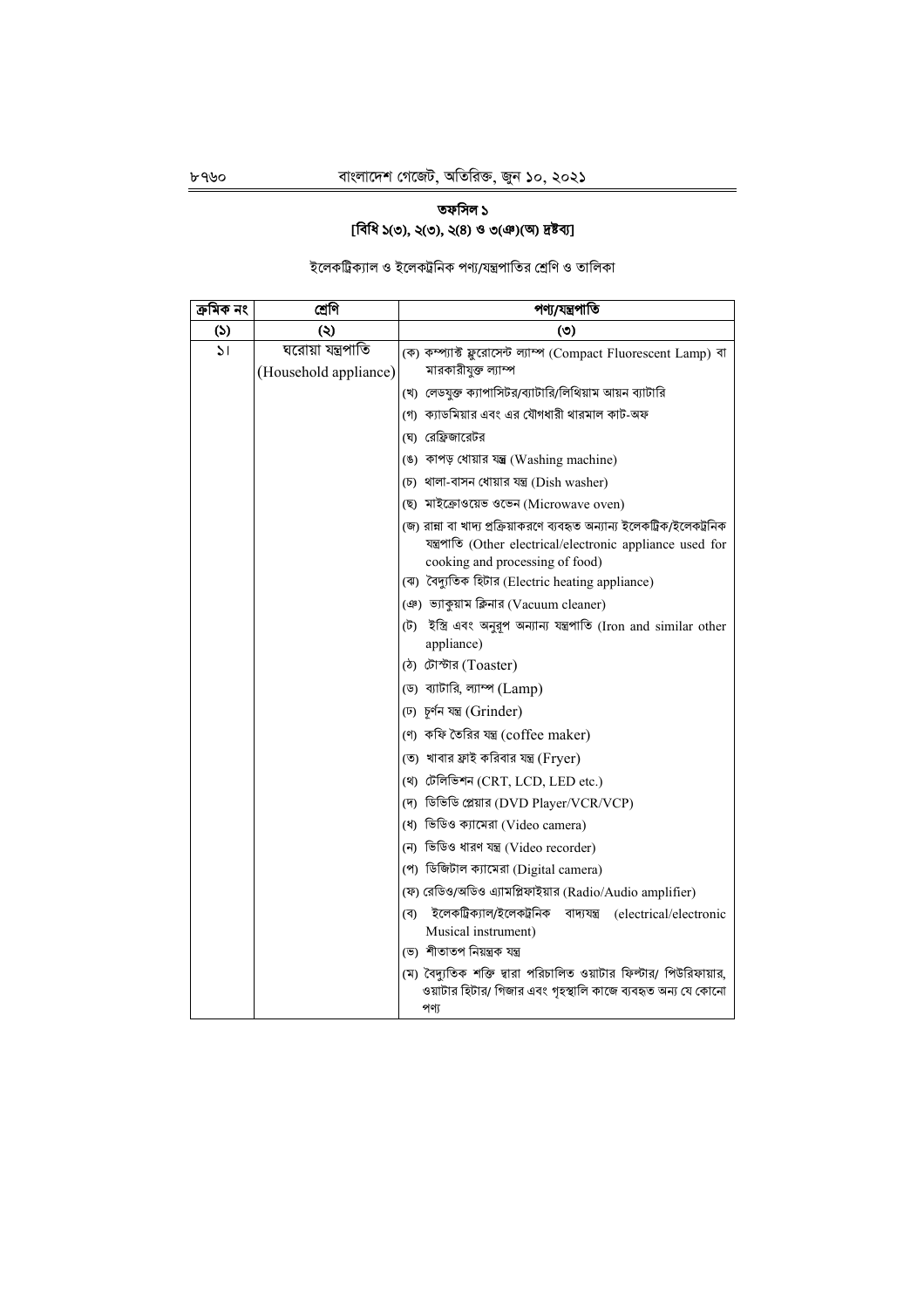বাংলাদেশ গেজেট, অতিরিক্ত, জুন ১০, ২০২১ ৮৭৬১

| ক্ৰমিক নং     | শ্ৰেণি                    | পণ্য/যন্ত্ৰপাতি                                                                                                                       |
|---------------|---------------------------|---------------------------------------------------------------------------------------------------------------------------------------|
| $\mathcal{L}$ | (২)                       | (৩)                                                                                                                                   |
| ২।            | Monitoring<br>and         | (ক) ধোঁয়া নিৰ্ণয়কারী যন্ত্র (Smoke detector)                                                                                        |
|               | control instruments       | (খ) শিল্প-কারখানা এবং বিদ্যুৎ কেন্দ্রে ব্যবহৃত কন্ট্রোল প্যানেল (control                                                              |
|               |                           | panel in industrial installation/power plant)                                                                                         |
|               |                           | (গ) তাপ নিয়ন্ত্রক (Heating regulator)                                                                                                |
|               |                           | (ঘ) থার্মোস্ট্যাট (Thermostat)                                                                                                        |
|               |                           | (ঙ) বাড়ীতে বা গবেষণাগারে ব্যবহৃত ওজন নির্ণয়ক যন্ত্র                                                                                 |
|               |                           | (চ) ধোঁয়া নিৰ্বাপক                                                                                                                   |
|               |                           | (ছ) তেজস্ক্রিয় পদার্থ নেই এমন পরীক্ষণ ও নিয়ন্ত্রণ যন্ত্র বা শিল্প-বিদ্যুৎ                                                           |
|               |                           | কেন্দ্রে স্থাপিত যন্ত্র (নিয়ন্ত্রণ সংক্রান্ত যন্ত্র)                                                                                 |
|               |                           | (জ) কেন্দ্রীয় শীতাতপ নিয়ন্ত্রক যন্ত্র/চিলার                                                                                         |
|               |                           | (ঝ)  ঘরোয়া কাজে এবং পরীক্ষাগারে ব্যবহৃত বিভিন্ন ধরনের পরিমাপক<br>এবং বিভিন্ন সমন্বয়কারী যন্ত্র                                      |
|               |                           | (48) Engineering/ Environmental Survey Instruments                                                                                    |
|               |                           | (b) Arsenic Measurement Instruments                                                                                                   |
| ৩।            | <b>Medical Equipments</b> | (平) Microscope                                                                                                                        |
|               |                           | (킥) Respiration Monitors                                                                                                              |
|               |                           | (গ) Glucose Monitors                                                                                                                  |
|               |                           | (ঘ) Physical Therapy Devices                                                                                                          |
|               |                           | (8) Laboratory Measurement Equipment (Thermo meter,                                                                                   |
|               |                           | PH meter, Conductometer, Measuring Instrument,<br>Titratable Acidity Mini Titrator, Refractive Index,<br>Measurement of Liquids etc.) |
|               |                           | (b) Defibrillators                                                                                                                    |
|               |                           | (5) MRI Equipment                                                                                                                     |
|               |                           | (জ) Diagnostic Imaging Equipment                                                                                                      |
|               |                           | (4) Biomedical/Pathological Testing Devices                                                                                           |
|               |                           | (48) Urinalysis Equipment                                                                                                             |
|               |                           | $(\overline{b})$ Endoscopy Equipment                                                                                                  |
|               |                           | ( $\delta$ ) Hematology Equipment                                                                                                     |
|               |                           | (5) Vital Sign Monitors                                                                                                               |
|               |                           | (5) Ultrasound Equipment                                                                                                              |
|               |                           | (°) Computed Tomography (CT) Equipment                                                                                                |
|               |                           | X-Ray machine<br>(ত)                                                                                                                  |
|               |                           | (2) Other e-equipments used in Hospital and also in<br>Diagnosis centre                                                               |
|               |                           | Research based Lab Equipments etc.<br>(দ)                                                                                             |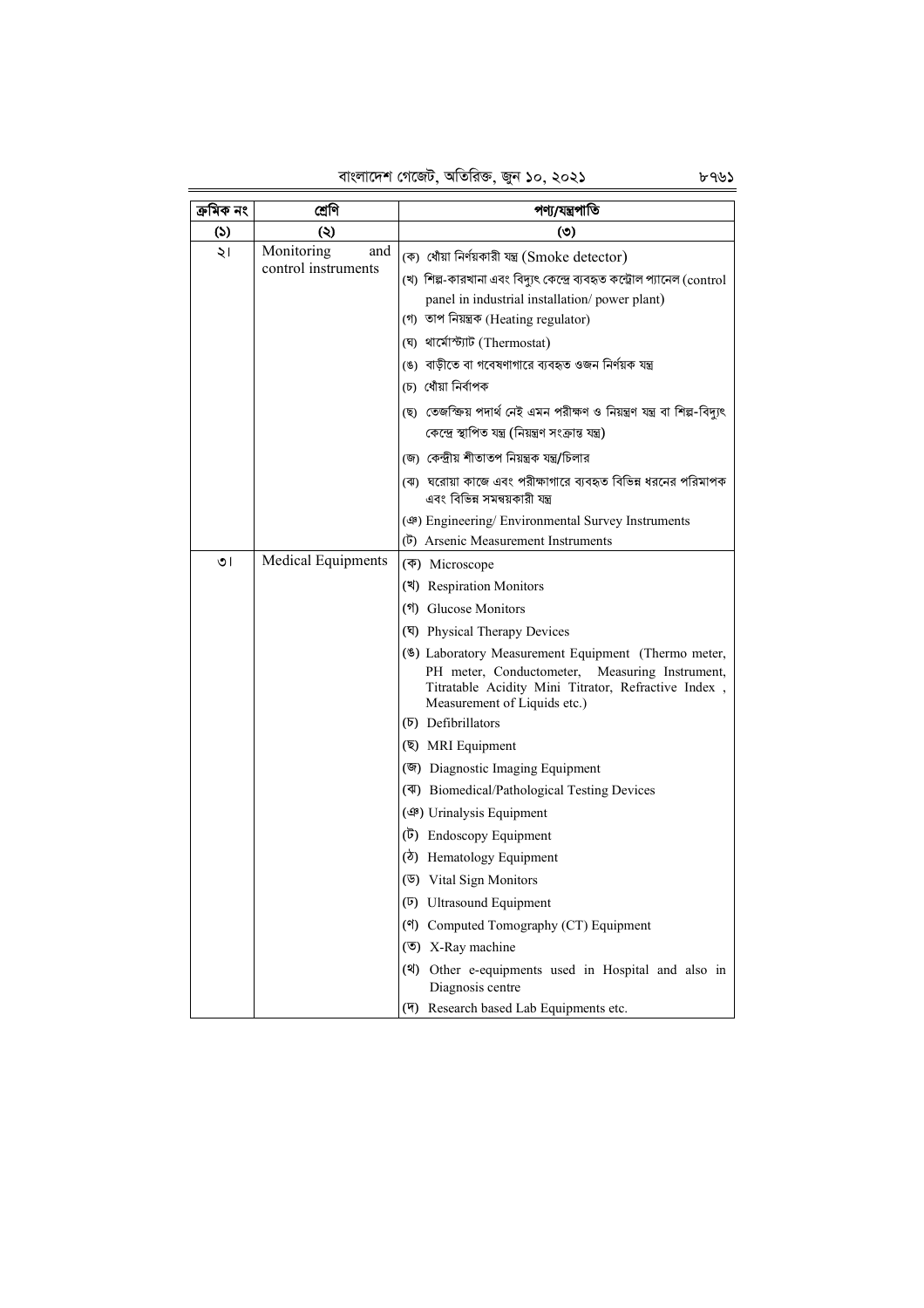৮৭৬২

## বাংলাদেশ গেজেট, অতিরিক্ত, জুন ১০, ২০২১

| ক্ৰমিক নং | শ্ৰেণি                                                                                                               | পণ্য/যন্ত্ৰপাতি                                                                                                                                                                                                                                                                                                                                                                                                                                                                                                                                                                                                                                                                                                                                                                                                                                                                                                                                                                                                                                    |  |  |  |  |  |  |
|-----------|----------------------------------------------------------------------------------------------------------------------|----------------------------------------------------------------------------------------------------------------------------------------------------------------------------------------------------------------------------------------------------------------------------------------------------------------------------------------------------------------------------------------------------------------------------------------------------------------------------------------------------------------------------------------------------------------------------------------------------------------------------------------------------------------------------------------------------------------------------------------------------------------------------------------------------------------------------------------------------------------------------------------------------------------------------------------------------------------------------------------------------------------------------------------------------|--|--|--|--|--|--|
| (5)       | (5)                                                                                                                  | (5)                                                                                                                                                                                                                                                                                                                                                                                                                                                                                                                                                                                                                                                                                                                                                                                                                                                                                                                                                                                                                                                |  |  |  |  |  |  |
| 81        | <b>Automatic Machine</b>                                                                                             | (ক) কোমল পানীয় বিক্ৰয়ের স্বয়ংক্রিয় যন্ত্র (Automatic dispenser<br>for beverage/drink)<br>(খ) টাকা উত্তোলনের জন্য ব্যবহৃত স্বয়ংক্রিয় যন্ত্র (Automated<br>Teller Machine)                                                                                                                                                                                                                                                                                                                                                                                                                                                                                                                                                                                                                                                                                                                                                                                                                                                                     |  |  |  |  |  |  |
| (1)       | তথ্য<br>প্ৰযুক্তি<br>এবং<br>টেলিযোগাযোগ<br>সংশ্লিষ্ট<br>যন্ত্ৰপাতি<br>(TT)<br>and<br>telecommunication<br>equipment) | (ক) কেন্দ্রীয় ডাটা প্রক্রিয়াকরণ: মেইনফ্রেম কম্পিউটার, মিনি<br>কম্পিউটার, ব্যক্তিগত কম্পিউটার<br>(খ) কম্পিউটার মনিটর (Computer Monitor)<br>(গ) ল্যাপটপ কম্পিউটার (Laptop)<br>(ঘ) নোটবুক/ নোট প্যাড বা অনুরূপ যন্ত্র<br>(ঙ) প্রিন্টার (Printer)<br>(চ) ফটোকপিয়ার (Photocopier)<br>(ছ) স্ক্যানার (Scanner)<br>(জ) ফ্লপি (Floppy)<br>(ঝ) ক্যালকুলেটর (Calculator)<br>(ঞ) ফ্যাক্স (Facsimile/Fax)<br>(ট) সেলুলার ফোন বা মোবাইল ফোন (Cellular telephone/<br>mobile phone)<br>(ঠ) টেলিফোন (land phone এবং cordless phone)<br>(ড) তথ্য প্রযুক্তি এবং টেলিযোগাযোগ সংশ্লিষ্ট অন্যান্য যন্ত্রপাতি যা<br>বৈদ্যুতিক, মাইক্রোওয়েভ এবং অপটিক্যাল পদ্ধতিতে ভয়েস,<br>তথ্য বা ছবি সংগ্রহ, প্রক্রিয়াকরণ, উপস্থাপনা এবং প্রেরণে<br>ব্যবহৃত<br>(Information<br>Technology<br>হয়<br>and<br>Telecommunication related other products and<br>equipments for the collection/storage of voice,<br>information/picture, processing, presentation or<br>communication of information, such as sound,<br>image, data etc. By electronic, microwave and<br>optical media) |  |  |  |  |  |  |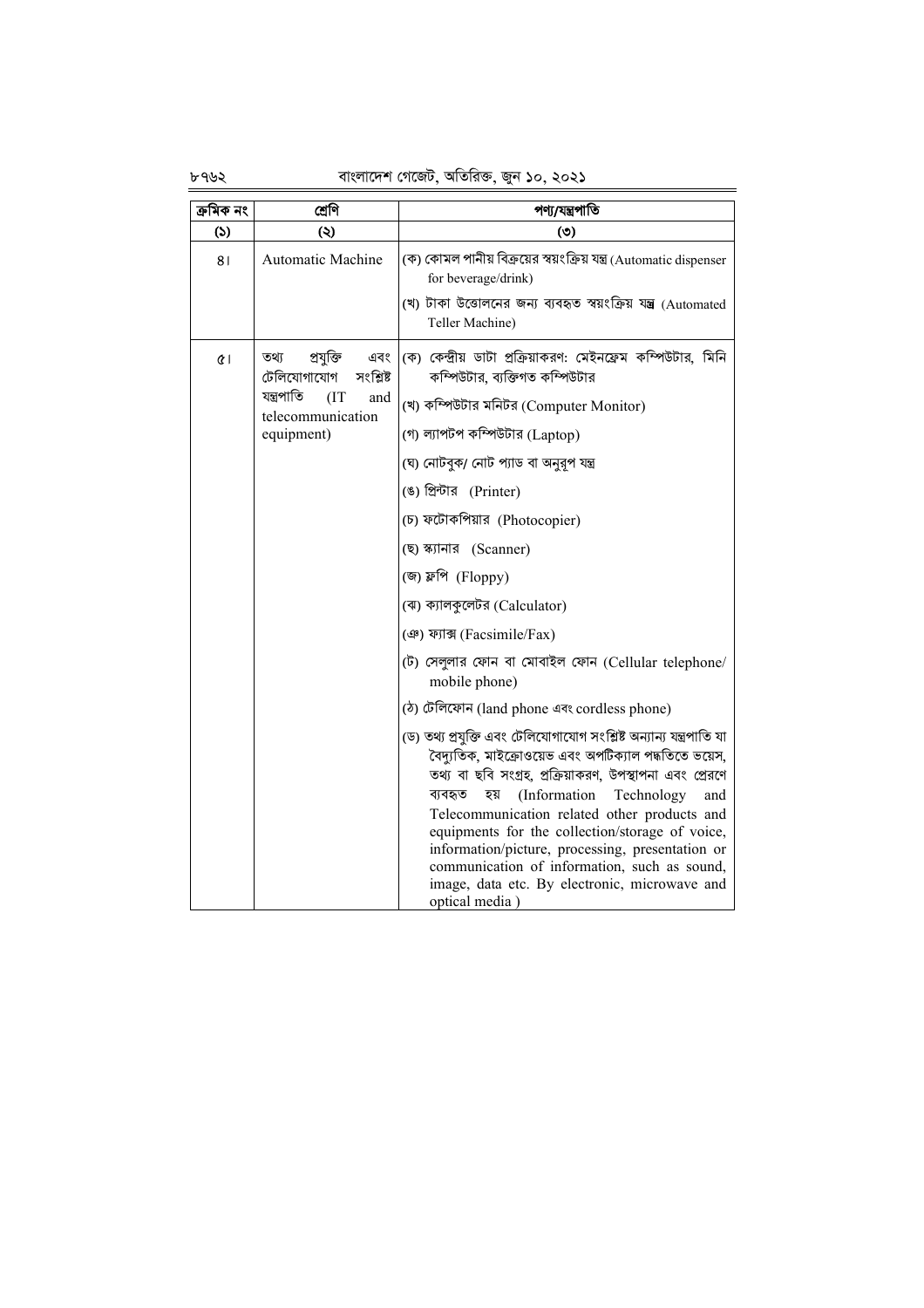# তফসিল ২ [বিধি ২(২০) ও ৩(ঞ)(ই) দ্রষ্টব্য]

| ক্ৰমিক       | বৎসর                                        | ই-বর্জ্য সংগ্রহের লক্ষ্যমাত্রা             |
|--------------|---------------------------------------------|--------------------------------------------|
| নং           |                                             | (সংখ্যা/ওজন)                               |
| (5)          | (5)                                         | $\circ$                                    |
| $\mathsf{L}$ | বিধিমালা বাস্তবায়নের ১ম বৎসরে              | পরিকল্পনায় বর্ণিত উৎপাদিত ই-বর্জ্যের ১০%  |
| ২৷           | বিধিমালা বাস্তবায়নের ২য় বৎসরে             | পরিকল্পনায় বর্ণিত উৎপাদিত ই-বর্জ্যের ২০%  |
| ৩।           | বিধিমালা বাস্তবায়নের ৩য় বৎসরে             | পরিকল্পনায় বর্ণিত উৎপাদিত  ই-বর্জ্যের ৩০% |
| 81           | বিধিমালা বাস্তবায়নের ৪র্থ বৎসরে            | পরিকল্পনায় বর্ণিত উৎপাদিত ই-বর্জ্যের ৪০%  |
| œ١           | বিধিমালা বাস্তবায়নের ৫ম বৎসর<br>হইতে চলমান | পরিকল্পনায় বর্ণিত উৎপাদিত ই-বর্জ্যের ৫০%  |

প্রস্তুতকারক ও সংযোজনকারী এবং বড় আমদানিকারক কর্তৃক ই-বর্জ্য সংগ্রহের লক্ষ্যমাত্রা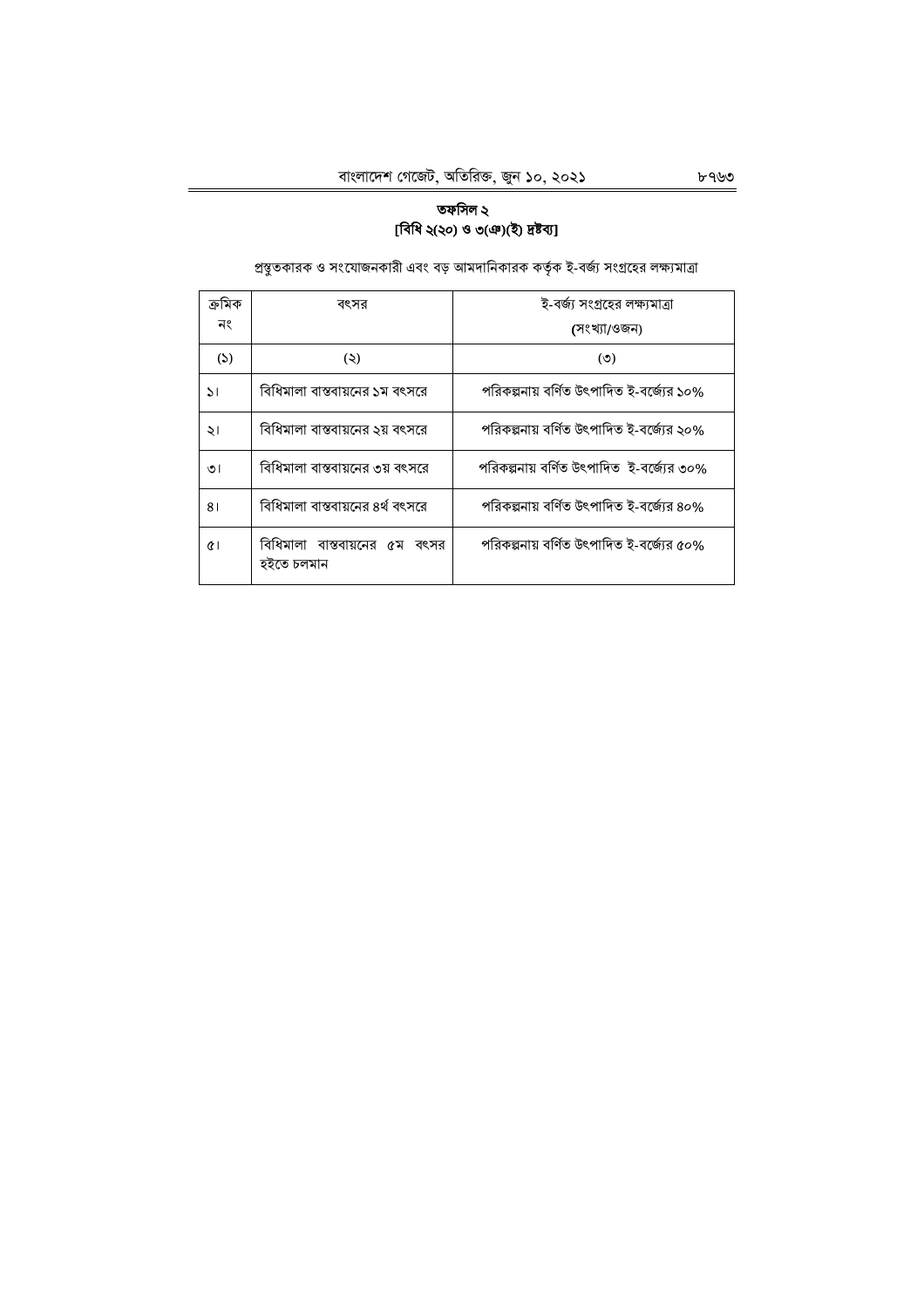# তফসিল ৩

# [বিধি ১৪(১) দ্রষ্টব্য]<br>বিপজ্জনক পদার্থ ব্যবহারের মানমাত্রা

(Threshold limits for use of certain hazardous substances)

| ক্ৰমিক<br>নং   | পদার্থের নাম                          | মানমাত্রা |
|----------------|---------------------------------------|-----------|
| (5)            | (5)                                   | (5)       |
| $\mathsf{S}$ 1 | Cadmium                               | $0.05\%$  |
| ২।             | Lead                                  | $0.5\%$   |
| ৩।             | Mercury                               | $0.5\%$   |
| 81             | Chromium VI                           | $0.5\%$   |
| ¢۱             | Polybrominated biphenyls (PBB)        | $0.5\%$   |
| ৬।             | Polybrominated biphenyl ethers (PBDE) | $0.5\%$   |
| 91             | Bis (2 -ethylhexyl) phthalate (DEHP)  | $0.5\%$   |
| ৮।             | Butyl benzyl phthalate (BBP)          | $0.5\%$   |
| ৯।             | Dibutyl phthalate (DBP)               | $0.5\%$   |
| ১০।            | Diisobutyl phthalate (DIBP)           | $0.5\%$   |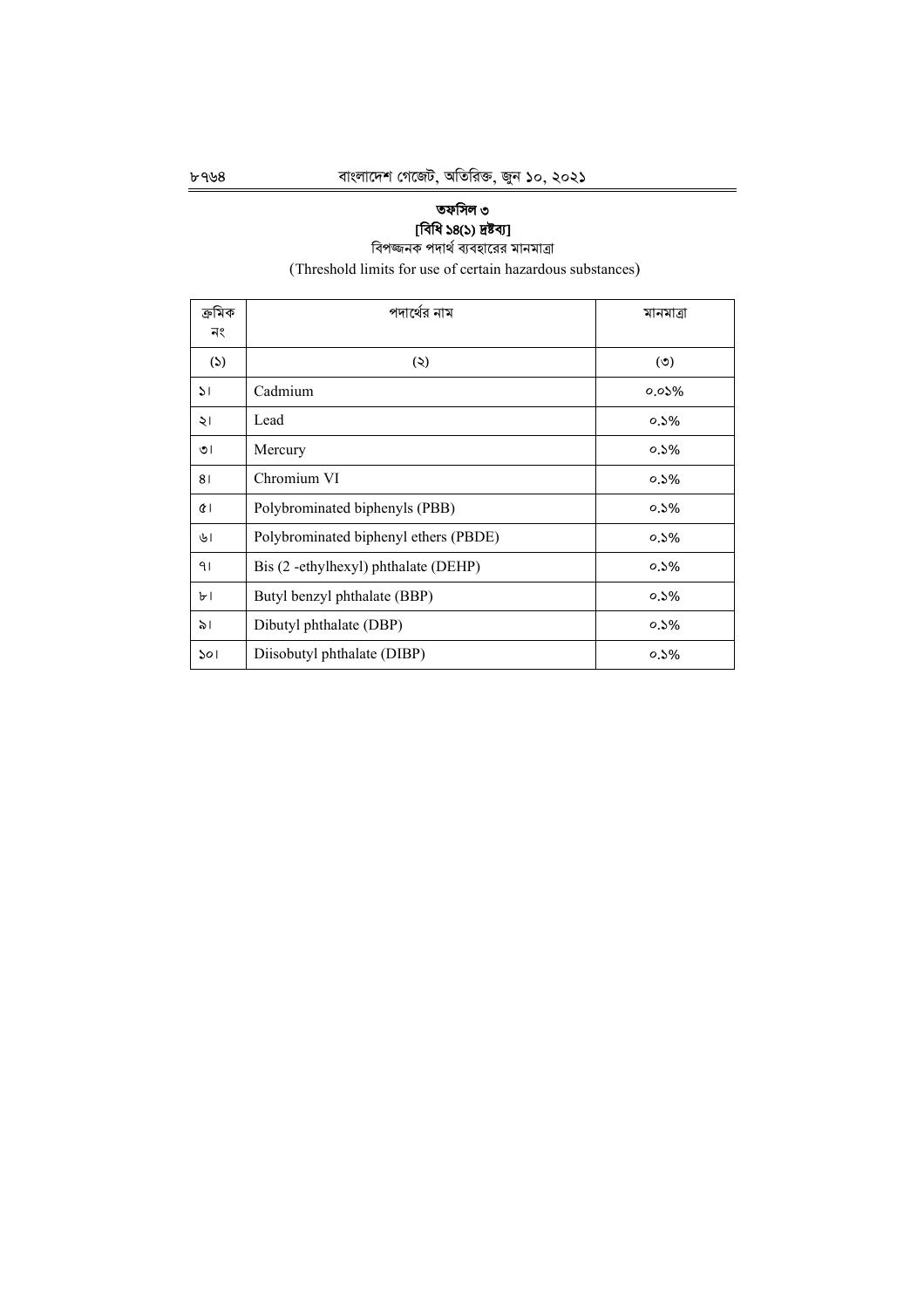## ফরম-১ [বিধি ১০(২) দ্ৰষ্টব্য]

প্রস্তুতকারক/সংযোজনকারী/বড় আমদানিকারক কর্তৃক ই-বর্জ্যের উৎপাদন/সংগ্রহ/ পরিবহন/ মজুদ/চূর্ণ/পুনঃব্যবহারোপযোগী/পরিত্যজন/ধ্বংসকরণের জন্য নিবন্ধনের আবেদন

বরাবর

মহাপরিচালক (প্রধান কার্যালয়ে আবেদন করা হইলে)/পরিচালক (বিভাগীয় কার্যালয়ে আবেদন করা হইলে) 

জনাব,

আমি/আমরা ঝুঁকিপূর্ণ বর্জ্য (ই-বর্জ্য) ব্যবস্থাপনা বিধিমালা, ২০২১ এর বিধান মোতাবেক ই-বর্জ্য উৎপাদন/ সংগ্রহ/পরিবহন/মজুদ/চূর্ণ/পুনঃব্যবহারোপযোগী/পরিত্যজন/ধ্বংসকরণের উদ্দেশ্যে নিবন্ধন প্রাপ্তির জন্য নিয়বর্ণিত তথ্যসহ আবেদন করিতেছি।

(১) আবেদনকারীর সাধারণ তথ্যাদি:

- $\mathcal{L}$
- $\frac{1}{2}$
- $\overline{O}$  |
- $81$
- নতুন আবেদন: হ্যাঁ/না ......... যদি উত্তর না হয় তবে পূর্বে নিবন্ধনের নম্বর এবং  $\alpha$ 
	- তারিখ………………………

(২) অন্যান্য প্রয়োজনীয় তথ্য:

টেবিল ১: ইলেকট্রিক্যাল এবং ইলেকট্রনিক সরঞ্জাম, যন্ত্রপাতি ও পণ্য যাহা পূর্ববর্তী ১০ (দশ) বৎসরে বাজারে ছাড়া হইয়াছে তাহার পূর্ণ বিবরণী:

| ক্ৰমিক    | ইলেকট্ৰিক্যাল এবং ইলেকট্ৰনিক                                                                      |            | পণ্যের সংখ্যা/ওজন |           |           |         |                  |            |            |            |          |
|-----------|---------------------------------------------------------------------------------------------------|------------|-------------------|-----------|-----------|---------|------------------|------------|------------|------------|----------|
| নং        | যন্ত্ৰপাতি/পণ্য আইটেম                                                                             |            |                   |           |           |         |                  |            |            |            |          |
|           | (ক) ঘরোয়া যন্ত্রপাতি (Household Appliances):                                                     |            |                   |           |           |         |                  |            |            |            |          |
|           |                                                                                                   | বৎসর<br>য় | বৎসর<br>ঈ         | বৎসর<br>ৡ | ৪র্থ বৎসর | ৫ম বৎসর | বৎসর<br>ه¢<br>رو | বৎসর<br>ξĘ | বৎসর<br>নু | বৎসর<br>র্ | ১০ম বৎসর |
| (5)       | কম্প্যাক্ট ফ্লুরোসেন্ট<br>ল্যাম্প<br>(Compact Fluorescent Lamp<br>বা CFL) বা মারকারীযুক্ত ল্যাম্প |            |                   |           |           |         |                  |            |            |            |          |
| $(\zeta)$ | লেডযুক্ত ক্যাপাসিটর/ব্যাটারি                                                                      |            |                   |           |           |         |                  |            |            |            |          |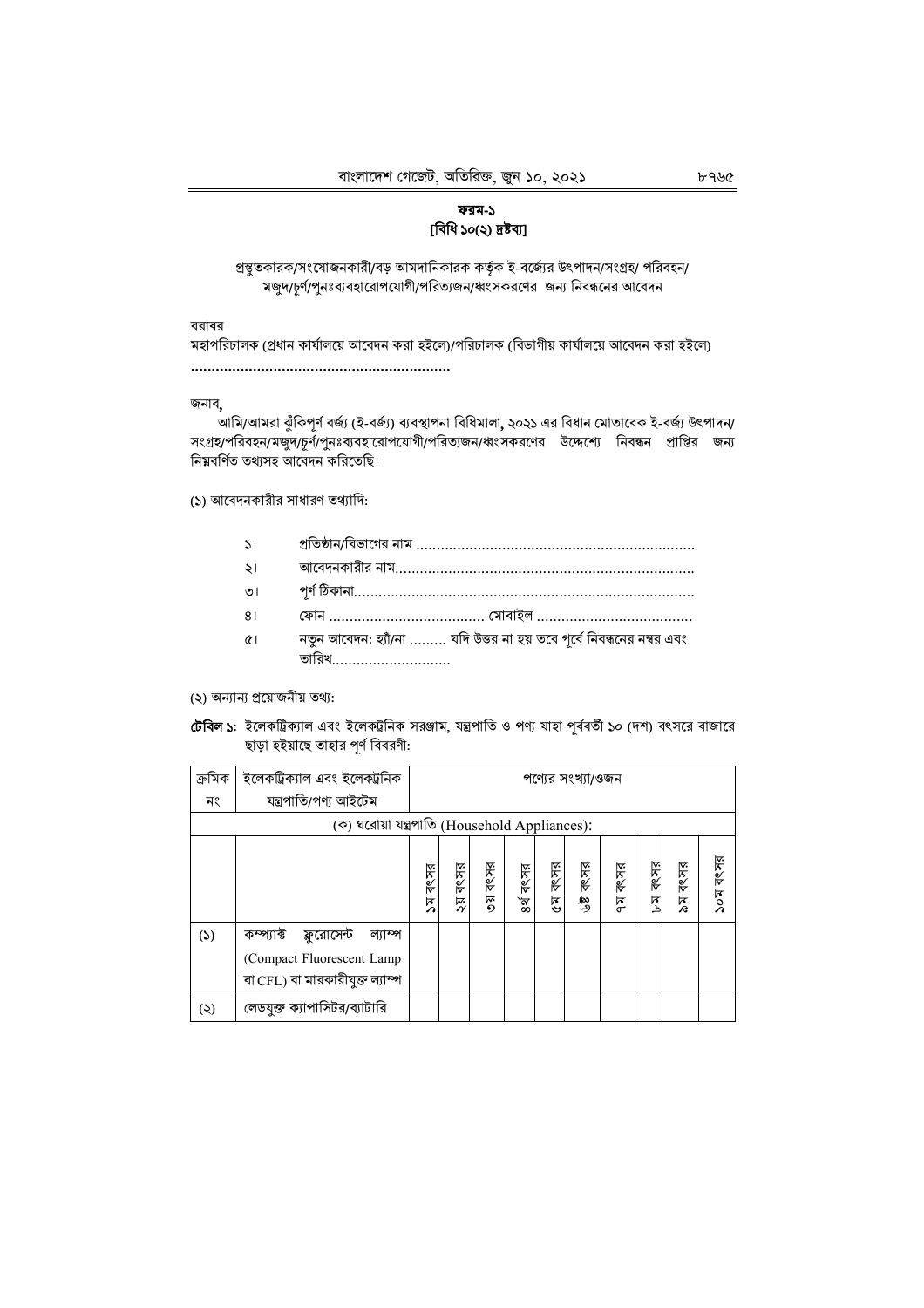৮৭৬৬

## বাংলাদেশ গেজেট, অতিরিক্ত, জুন ১০, ২০২১

| ক্ৰমিক            | ইলেকট্ৰিক্যাল এবং ইলেকট্ৰনিক                |  |  | পণ্যের সংখ্যা/ওজন |  |  |
|-------------------|---------------------------------------------|--|--|-------------------|--|--|
| নং                | যন্ত্ৰপাতি/পণ্য আইটেম                       |  |  |                   |  |  |
| (°)               | ক্যাডমিয়াম এবং এর যৌগধারী<br>থারমাল কাট-অফ |  |  |                   |  |  |
|                   |                                             |  |  |                   |  |  |
| (8)               | রেফ্রিজারেটর                                |  |  |                   |  |  |
| $(\delta)$        | কাপড় ধোয়ার যন্ত্র                         |  |  |                   |  |  |
|                   | (Washing machine)                           |  |  |                   |  |  |
| (                 | থালা-বাসন ধোয়ার যন্ত্র                     |  |  |                   |  |  |
|                   | (Dish washer)                               |  |  |                   |  |  |
| (9)               | মাইক্রোওয়েভ ওভেন                           |  |  |                   |  |  |
|                   | (Microwave oven)                            |  |  |                   |  |  |
| (b)               | রান্না বা খাদ্য প্রক্রিয়াকরণে              |  |  |                   |  |  |
|                   | ব্যবহৃত অন্যান্য ইলেকট্ৰিক/                 |  |  |                   |  |  |
|                   | ইলেকট্ৰনিক যন্ত্ৰপাতি<br>(Other             |  |  |                   |  |  |
|                   | electrical/electronic                       |  |  |                   |  |  |
|                   | appliance used for cooking                  |  |  |                   |  |  |
|                   | and processing of food)                     |  |  |                   |  |  |
| $(\delta)$        | বৈদ্যুতিক হিটার (Electric                   |  |  |                   |  |  |
|                   | heating appliance)                          |  |  |                   |  |  |
| (S <sub>O</sub> ) | ভ্যাকুয়াম ক্লিনার                          |  |  |                   |  |  |
|                   | (Vacuum cleaner)                            |  |  |                   |  |  |
| (55)              | এবং অনুরূপ অন্যান্য<br>ইস্ত্ৰি              |  |  |                   |  |  |
|                   | যন্ত্রপাতি (Iron and similar                |  |  |                   |  |  |
|                   | other appliance)                            |  |  |                   |  |  |
| (55)              | টোস্টার (Toaster)                           |  |  |                   |  |  |
| (50)              | চূৰ্ণন যন্ত্ৰ (Grinder)                     |  |  |                   |  |  |
| (58)              | কফি তৈরির যন্ত্র                            |  |  |                   |  |  |
|                   | (coffee maker)                              |  |  |                   |  |  |
| (50)              | Fryer (খাবার ফ্রাই করিবার যন্ত্র)           |  |  |                   |  |  |
| (55)              | টেলিভিশন (CRT, LCD,                         |  |  |                   |  |  |
|                   | LED etc.)                                   |  |  |                   |  |  |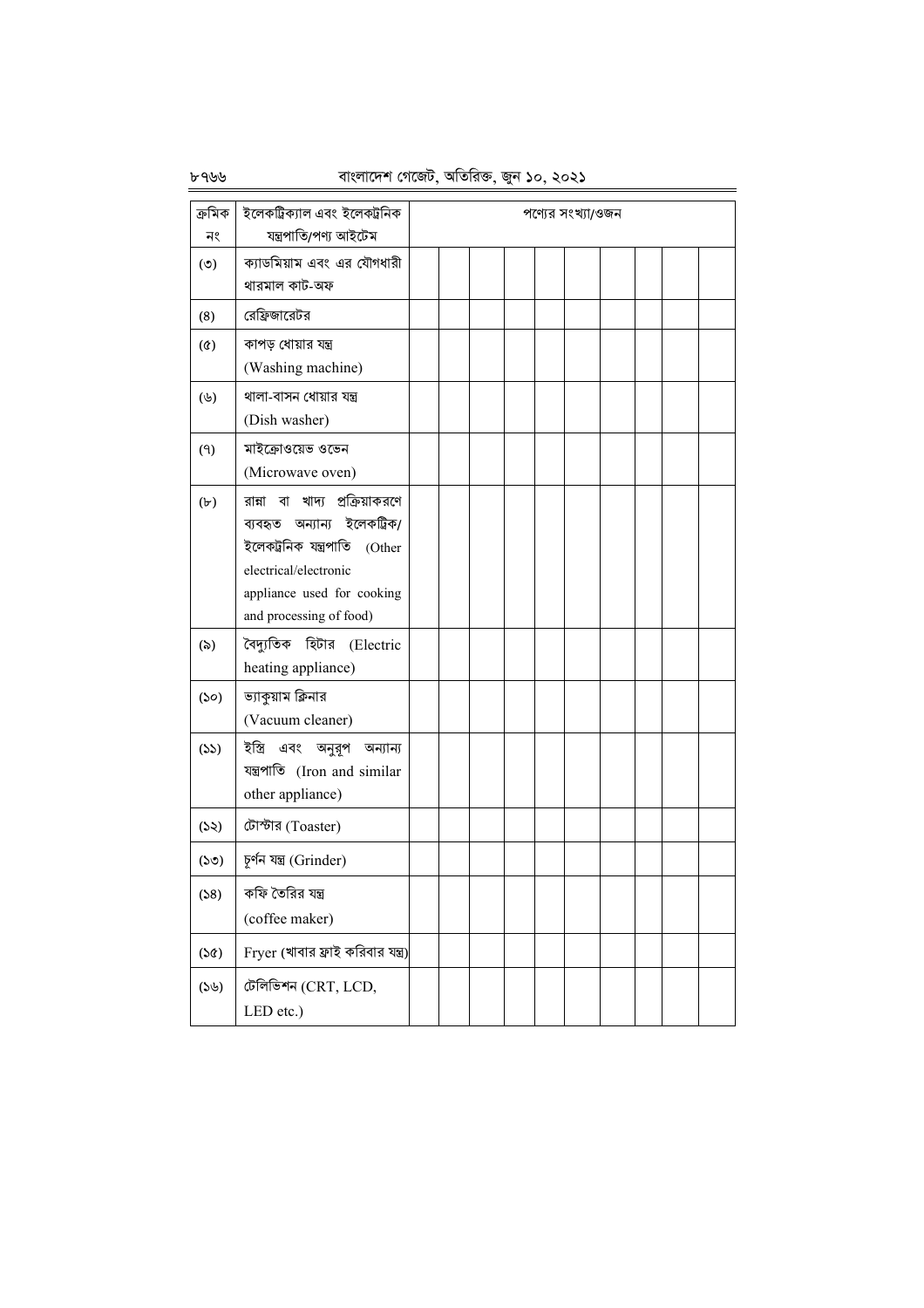বাংলাদেশ গেজেট, অতিরিক্ত, জুন ১০, ২০২১ ৮৭৬৭

| ক্ৰমিক<br>নং  | ইলেকট্ৰিক্যাল এবং ইলেকট্ৰনিক<br>যন্ত্ৰপাতি/পণ্য আইটেম                                                                                 |  |  | পণ্যের সংখ্যা/ওজন |  |  |
|---------------|---------------------------------------------------------------------------------------------------------------------------------------|--|--|-------------------|--|--|
| (59)          | ডিভিডি প্লেয়ার/ (DVD Player/<br>VCR/VCP)                                                                                             |  |  |                   |  |  |
| (Sb)          | ভিডিও ক্যামেরা<br>(Video camera)                                                                                                      |  |  |                   |  |  |
| (55)          | ভিডিও ধারণ যন্ত্র<br>(Video recorder)                                                                                                 |  |  |                   |  |  |
| $(\infty)$    | ডিজিটাল ক্যামেরা<br>(Digital camera)                                                                                                  |  |  |                   |  |  |
| (55)          | রেডিও/অডিও এ্যামপিফ্লাইয়ার<br>(Radio/Audio amplifier)                                                                                |  |  |                   |  |  |
| $(\xi \xi)$   | ইলেকট্ৰিক/ইলেকট্ৰনিক বাদ্যযন্ত্ৰ<br>(electrical/electronic<br>Musical instrument)                                                     |  |  |                   |  |  |
|               | (*) Monitoring and control instruments:                                                                                               |  |  |                   |  |  |
| $($ ৩২)       | ধোয়া নিৰ্ণয়কারী যন্ত্র<br>(Smoke detector)                                                                                          |  |  |                   |  |  |
| (8)           | শিল্প কলকারখানা এবং বিদ্যুৎ<br>কেন্দ্ৰে ব্যবহৃত কন্ট্ৰোল প্যানেল<br>(control panel in industrial<br>installation/power plant)         |  |  |                   |  |  |
| (36)          | থার্মোস্ট্যাট (Thermostat)                                                                                                            |  |  |                   |  |  |
| (২৬)          | তেজক্ষিয় পদাৰ্থ নেই এমন<br>পরীক্ষণ ও নিয়ন্ত্রণ যন্ত্র বা<br>শিল্পো-বিদ্যুৎ কেন্দ্ৰে স্থাপিত যন্ত্ৰ<br>(নিয়ন্ত্ৰণ সংক্ৰান্ত যন্ত্ৰ) |  |  |                   |  |  |
| $($ $\varphi$ | শীতাতপ নিয়ন্ত্ৰণ যন্ত্ৰ                                                                                                              |  |  |                   |  |  |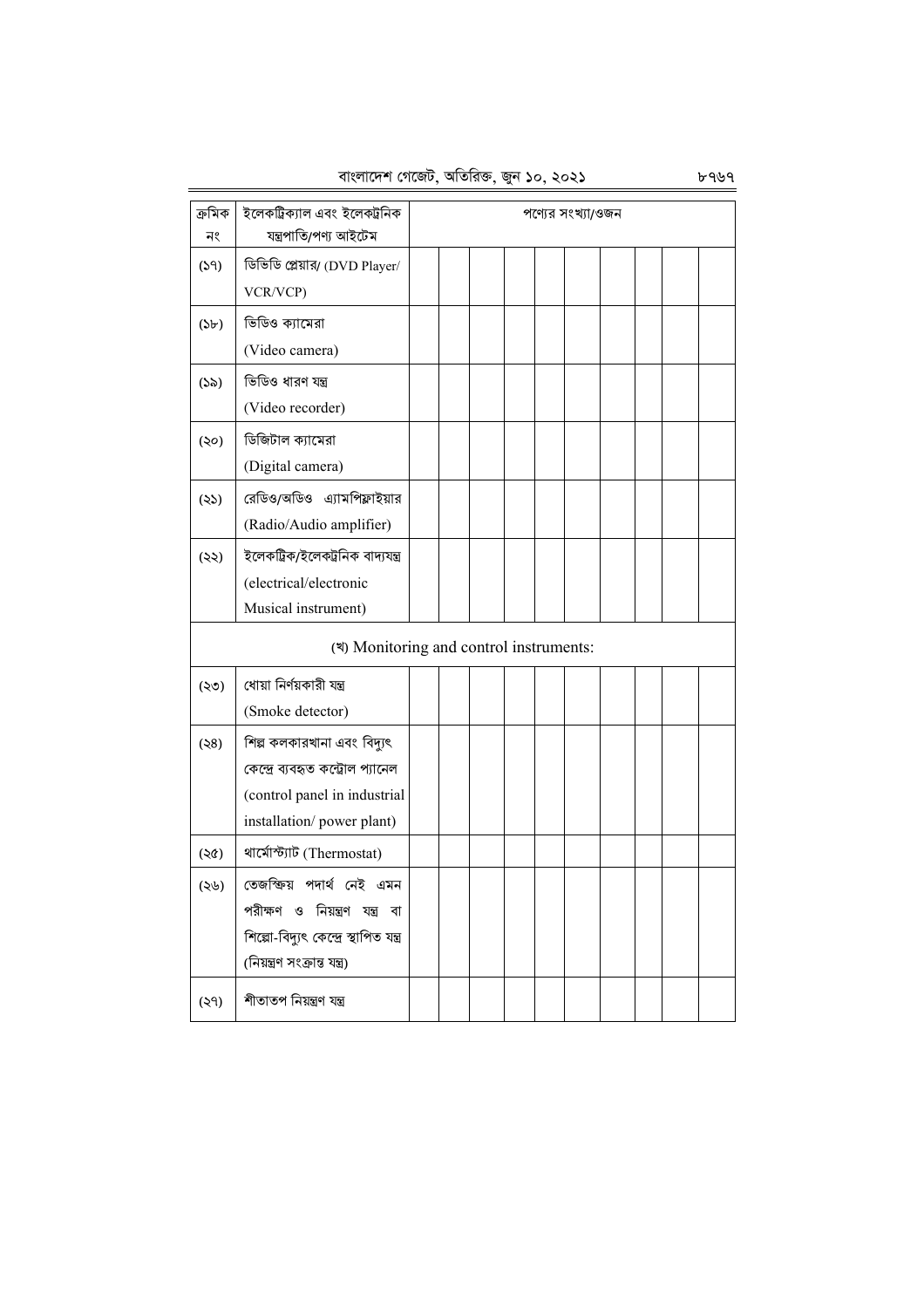## বাংলাদেশ গেজেট, অতিরিক্ত, জুন ১০, ২০২১

| ক্ৰমিক<br>নং  | ইলেকট্ৰিক্যাল এবং ইলেকট্ৰনিক<br>যন্ত্ৰপাতি/পণ্য আইটেম                                                                                                                                             |  |                         |  | পণ্যের সংখ্যা/ওজন |  |  |
|---------------|---------------------------------------------------------------------------------------------------------------------------------------------------------------------------------------------------|--|-------------------------|--|-------------------|--|--|
| $(\forall b)$ | ঘরোয়া কাজে এবং পরীক্ষাগারে<br>বিভিন্ন<br>ধরনের<br>ব্যবহৃত<br>পরিমাপক, ওজন নেয়ার যন্ত্র<br>এবং বিভিন্ন সমন্বকারী যন্ত্র                                                                          |  |                         |  |                   |  |  |
| (২৯)          | তাপ নিয়ন্ত্ৰক<br>(Heating regulator)                                                                                                                                                             |  |                         |  |                   |  |  |
| (50)          | বাড়িতে বা গবেষণাগারে ব্যবহৃত<br>ওজন নিৰ্ণয়ক যন্ত্ৰ                                                                                                                                              |  |                         |  |                   |  |  |
|               |                                                                                                                                                                                                   |  | (গ) Medical Equipments: |  |                   |  |  |
| (55)          | Microscope                                                                                                                                                                                        |  |                         |  |                   |  |  |
| (50)          | <b>Respiration Monitors</b>                                                                                                                                                                       |  |                         |  |                   |  |  |
| (00)          | <b>Glucose Monitors</b>                                                                                                                                                                           |  |                         |  |                   |  |  |
| (98)          | Physical Therapy Devices                                                                                                                                                                          |  |                         |  |                   |  |  |
| (90)          | Laboratory Measurement<br>Equipment (Thermo meter,<br>PH meter, conductometer,<br>Measuring Instrument,<br>Titratable Acidity Mini<br>Titrator, Refractive Index,<br>Measurement of Liquids etc.) |  |                         |  |                   |  |  |
| (55)          | Defibrillators                                                                                                                                                                                    |  |                         |  |                   |  |  |
| (৩৭)          | <b>MRI</b> Equipment                                                                                                                                                                              |  |                         |  |                   |  |  |
| $($ ৩৮)       | Diagnostic Imaging<br>Equipment                                                                                                                                                                   |  |                         |  |                   |  |  |
| $($ ৩৯)       | Biomedical/Pathological<br><b>Testing Devices</b>                                                                                                                                                 |  |                         |  |                   |  |  |
| (80)          | Urinalysis Equipment                                                                                                                                                                              |  |                         |  |                   |  |  |

৮৭৬৮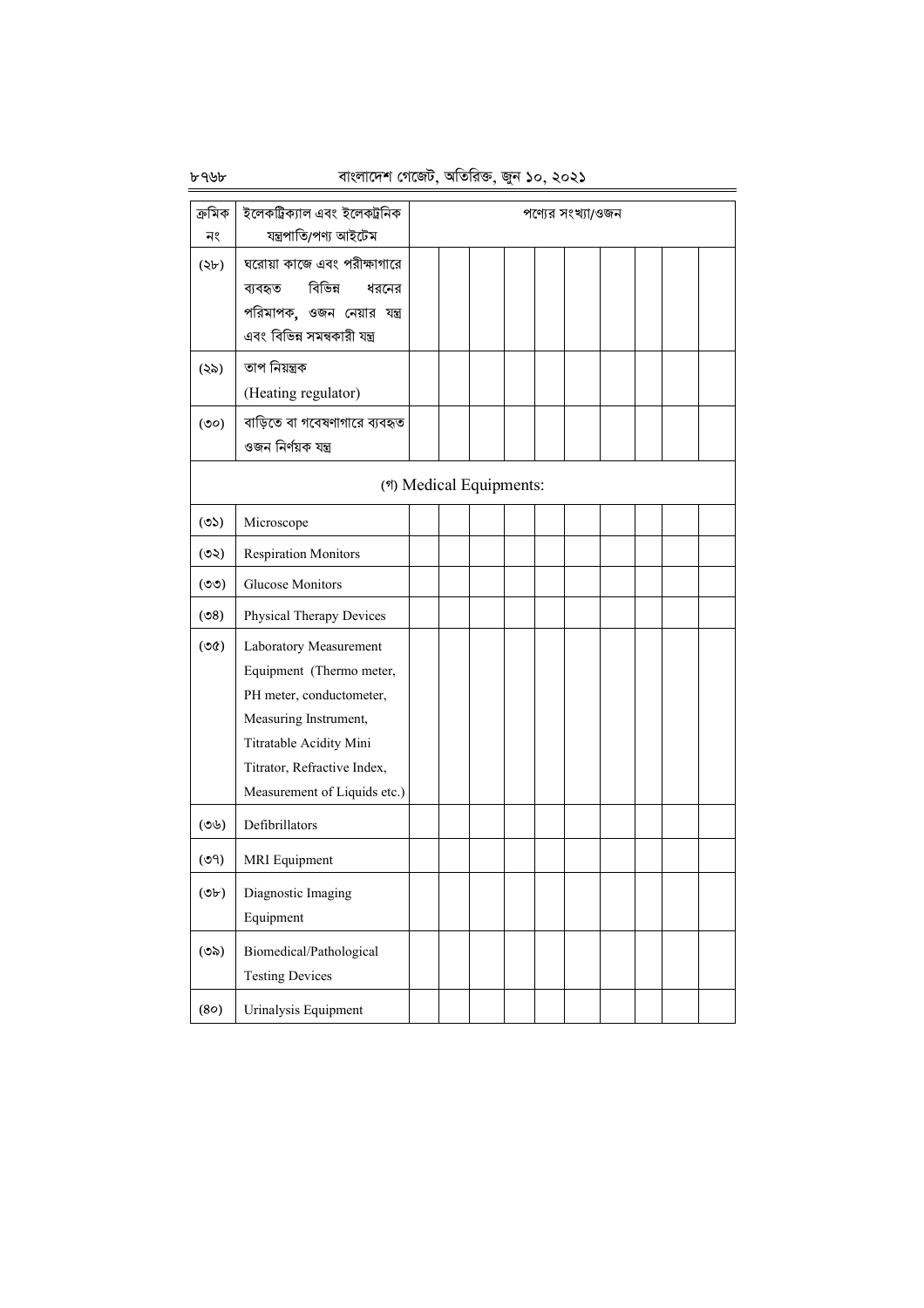বাংলাদেশ গেজেট, অতিরিক্ত, জুন ১০, ২০২১ ৮৭৬৯

| ক্ৰমিক<br>নং      | ইলেকট্ৰিক্যাল এবং ইলেকট্ৰনিক<br>যন্ত্ৰপাতি/পণ্য আইটেম                                                      |  |  |                        |  |  | পণ্যের সংখ্যা/ওজন |  |  |  |
|-------------------|------------------------------------------------------------------------------------------------------------|--|--|------------------------|--|--|-------------------|--|--|--|
| (85)              | Endoscopy Equipment                                                                                        |  |  |                        |  |  |                   |  |  |  |
| (85)              | Hematology Equipment                                                                                       |  |  |                        |  |  |                   |  |  |  |
| (8 <sub>0</sub> ) | Vital Sign Monitors                                                                                        |  |  |                        |  |  |                   |  |  |  |
| (88)              | <b>Ultrasound Equipment</b>                                                                                |  |  |                        |  |  |                   |  |  |  |
|                   |                                                                                                            |  |  | (श) Automatic Machine: |  |  |                   |  |  |  |
| (8 <sub>0</sub> ) | কোমল পানীয় বিক্রয়ের স্বয়ংক্রিয়<br>যন্ত্র (Automatic dispenser<br>for beverage/drink)                   |  |  |                        |  |  |                   |  |  |  |
| (89)              | টাকা উত্তোলনের জন্য ব্যবহৃত<br>স্বয়ংক্রিয় যন্ত্র (Automated<br>Teller Machine)                           |  |  |                        |  |  |                   |  |  |  |
|                   | (ঙ) তথ্য প্রযুক্তি এবং টেলিযোগাযোগ যন্ত্রপাতি<br>(Information technology and telecommunication equipment): |  |  |                        |  |  |                   |  |  |  |
| (89)              | কেন্দ্রীয় ডাটা প্রক্রিয়াকরণ:<br>মেইনফ্রেম কম্পিউটার,<br>মিনি কম্পিউটার                                   |  |  |                        |  |  |                   |  |  |  |
| (8b)              | ব্যক্তিগত কম্পিউটার<br>(Personal Computer)                                                                 |  |  |                        |  |  |                   |  |  |  |
| (85)              | কম্পিউটার মনিটর<br>(Computer Monitor)                                                                      |  |  |                        |  |  |                   |  |  |  |
| $(\infty)$        | ল্যাপটপ কম্পিউটার (Laptop),<br>নোট প্যাড (Note Pad),<br>নোটবুক (Note Book)                                 |  |  |                        |  |  |                   |  |  |  |
| (3)               | i-pad, Tab বা অনুরূপ যন্ত্রসহ                                                                              |  |  |                        |  |  |                   |  |  |  |
| (65)              | প্রিন্টার<br>(Printer)                                                                                     |  |  |                        |  |  |                   |  |  |  |
| (°)               | ফটোকপিয়ার (Photocopier)                                                                                   |  |  |                        |  |  |                   |  |  |  |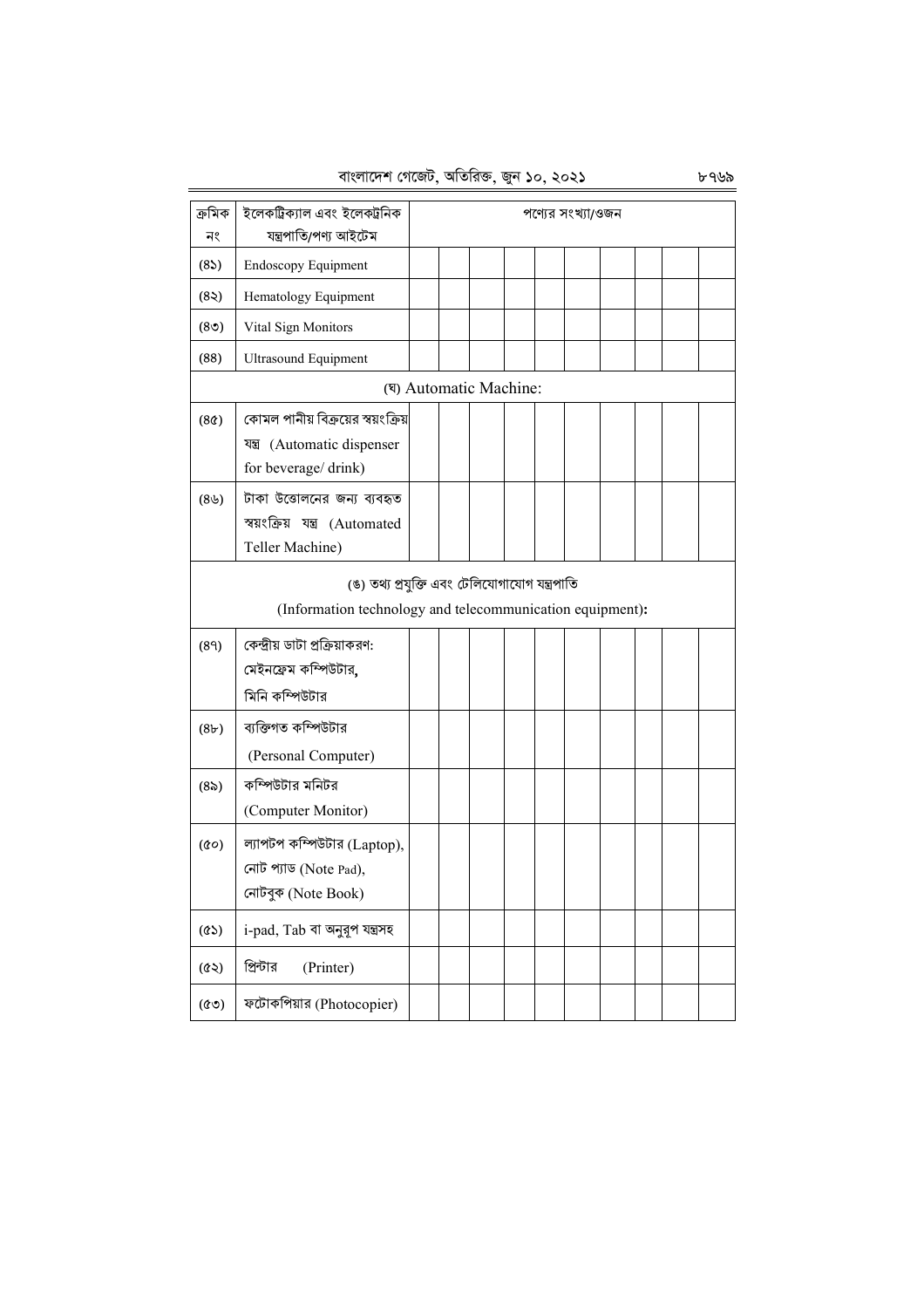|                   | $315.161 + 6.160(0, 910)$ $80.5$ $9(1, 90)$ , $80.5$                                                                                                                                                                                                                                                                       |  |  |                   |  |  |
|-------------------|----------------------------------------------------------------------------------------------------------------------------------------------------------------------------------------------------------------------------------------------------------------------------------------------------------------------------|--|--|-------------------|--|--|
| ক্ৰমিক<br>নং      | ইলেকট্ৰিক্যাল এবং ইলেকট্ৰনিক<br>যন্ত্ৰপাতি/পণ্য আইটেম                                                                                                                                                                                                                                                                      |  |  | পণ্যের সংখ্যা/ওজন |  |  |
| (68)              | ক্যালকুলেটর (Calculator)                                                                                                                                                                                                                                                                                                   |  |  |                   |  |  |
| $(\delta \delta)$ | ফ্যাক্স (Facsimile/Fax)                                                                                                                                                                                                                                                                                                    |  |  |                   |  |  |
| $($ ৫৬)           | সেলুলার ফোন বা মোবাইল ফোন<br>(Cellular telephone/<br>mobile phone)                                                                                                                                                                                                                                                         |  |  |                   |  |  |
| (69)              | টেলিফোন (land phone এবং<br>cordless phone)                                                                                                                                                                                                                                                                                 |  |  |                   |  |  |
| $(\circledast)$   | অন্যান্য যন্ত্রপাতি যা বৈদ্যুতিক<br>পদ্ধতিতে তথ্য বা ছবি সংগ্ৰহ,<br>প্রক্রিয়াকরণ, উপস্থাপনা এবং<br>প্ৰেরণে ব্যবহৃত হয়<br>(other products and<br>equipments for the<br>collection, storage,<br>processing, presentation<br>or communication of<br>information, such as<br>sound, image, data etc.<br>By electronic means) |  |  |                   |  |  |
| $(\delta \delta)$ | স্ক্যানার (Scanner)                                                                                                                                                                                                                                                                                                        |  |  |                   |  |  |
| (৬০)              | প্লটার (Plotter)                                                                                                                                                                                                                                                                                                           |  |  |                   |  |  |
| (৬১)              | ওএমআর (OMR)                                                                                                                                                                                                                                                                                                                |  |  |                   |  |  |
| (৬২)              | বারকোড রিডার<br>(Barcode reader)                                                                                                                                                                                                                                                                                           |  |  |                   |  |  |
| (৬৩)              | মাইক্রোফোন (Microphone)                                                                                                                                                                                                                                                                                                    |  |  |                   |  |  |
| (68)              | মাউস, কী-বোর্ড<br>(Mouse, Key-board)                                                                                                                                                                                                                                                                                       |  |  |                   |  |  |

বাংলাদেশ গেজেট, অতিরিক্ত, জুন ১০, ২০২১

৮৭৭০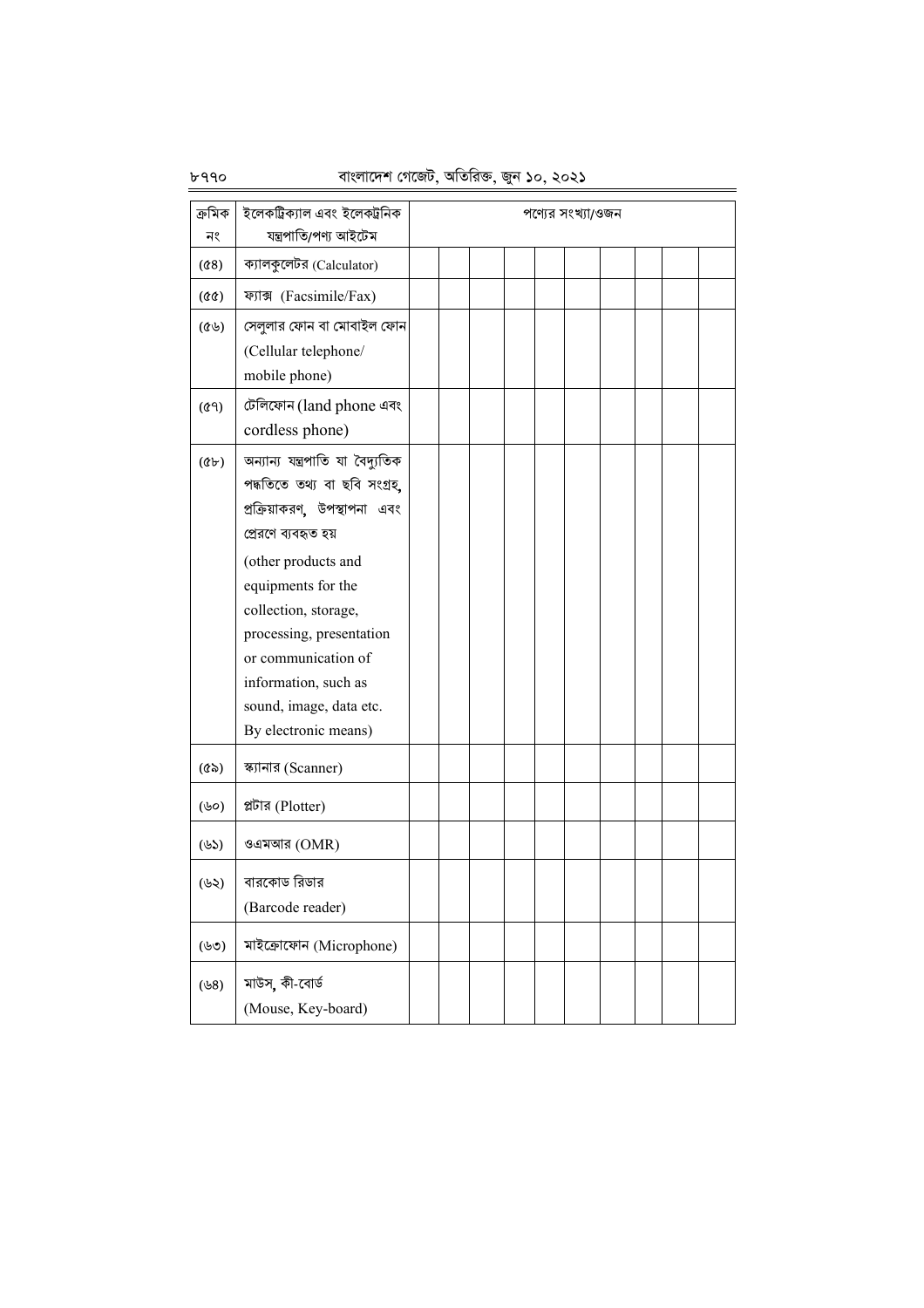| বাংলাদেশ গেজেট, অতিরিক্ত, জুন ১০, ২০২১ |  |  |  |
|----------------------------------------|--|--|--|
|                                        |  |  |  |

| ক্ৰমিক<br>নং                 | ইলেকট্রিক্যাল এবং ইলেকট্রনিক<br>যন্ত্ৰপাতি/পণ্য আইটেম |  |  | পণ্যের সংখ্যা/ওজন |  |  |
|------------------------------|-------------------------------------------------------|--|--|-------------------|--|--|
| $(\mathcal{P}(\mathcal{C}))$ | ওয়েব ক্যামেরা (Web camera)                           |  |  |                   |  |  |
| (৬৬)                         | জয়স্টিক (Joystick)                                   |  |  |                   |  |  |
| (৬৭)                         | প্রোজেক্টর (Projector)                                |  |  |                   |  |  |
| $(\forall b)$                | ম্পিকার (Speaker)                                     |  |  |                   |  |  |
| (৬৯)                         | মডেম (Modem)                                          |  |  |                   |  |  |
| (90)                         | এন্টেনা (Antenna)                                     |  |  |                   |  |  |
| (95)                         | রাউটার (Router)                                       |  |  |                   |  |  |

৳ঀঀ১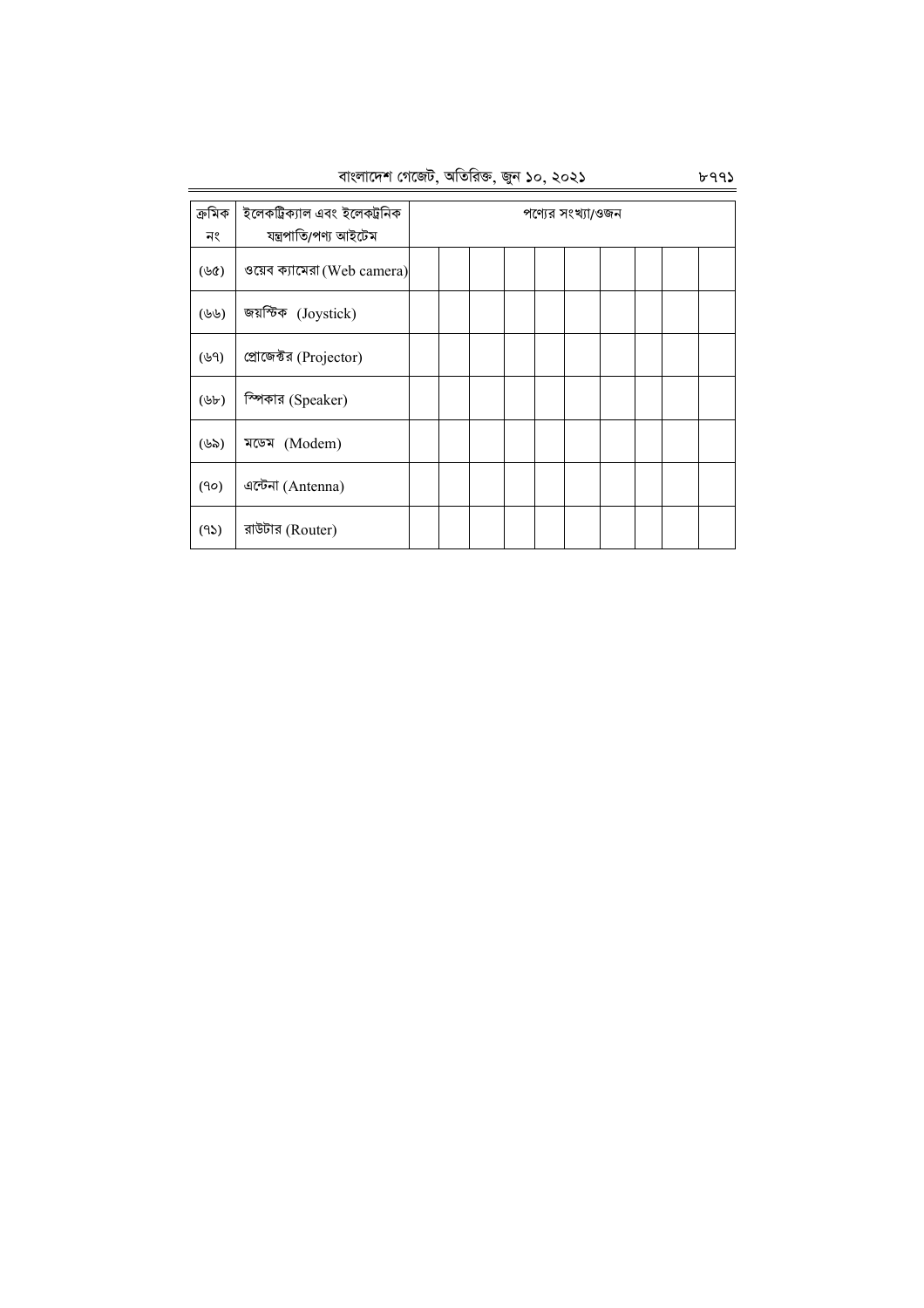#### বাংলাদেশ গেজেট, অতিরিক্ত, জুন ১০, ২০২১

টেবিল-২: আইটেম অনুযায়ী আনুমানিক উৎপাদিত ই-বর্জ্য এবং সার্ভিস সেন্টার বা সেবা কেন্দ্র হইতে উৎপাদিত ই-বর্জ্যসহ আসন্ন বৎসরে আনমানিক সংগ্রহের পরিকল্পনা:

| ক্ৰমিক নং | আইটেম | আনুমানিক উৎপাদিত ই-বৰ্জ্য |     | সংগ্রহের আনুমানিক পরিমাণ |     |  |  |
|-----------|-------|---------------------------|-----|--------------------------|-----|--|--|
|           |       | সংখ্যা                    | ওজন | সংখ্যা                   | ওজন |  |  |
|           |       |                           |     |                          |     |  |  |

- অর্থ প্রণোদনা প্রদান ও ই-বর্জ্য ব্যবস্থাপনার পরিকল্পনাসহ সামগ্রিক পরিকল্পনার বিবরণ:  $(5)$
- প্রস্তাবিত জনসচেতনতামূলক কর্মসূচির পূর্ণ বিবরণী:  $(8)$
- বিপজ্জনক পদার্থ ব্যবহার হ্রাস করিবার জন্য গৃহীত বা গৃহীতব্য ব্যবস্থার বিবরণ  $(\alpha)$ (প্ৰযোজ্য ক্ষেত্ৰে):
- প্রয়োজনীয় দলিলাদি:  $($ ৬)
	- বিপজ্জনক উপাদানযুক্ত ইলেকট্রনিক এবং ইলেকট্রিক্যাল পণ্যের প্রমাণ হিসাবে প্রযুক্তিগত (অ) দলিল ( যেমন- সরবরাহকারীর ঘোষণা, পণ্যের ঘোষণা/বিশ্লেষণাত্নক প্রতিবেদন), যাহা বিপজ্জনক পদার্থ ব্যবহার হ্রাস করিবার বিধানমতে ইউরোপীয় ইউনিয়নের স্ট্যান্ডার্ড ইএন-৫০৫৮১ এর সহিত সামঞ্জস্যপূর্ণ হইতে হইবে;
	- সংশ্লিষ্ট মন্ত্রণালয় বা অধিদপ্তর হইতে বিপজ্জনক পদার্থ বিক্রয়ের অনুমতির কপি; (আ)
	- বিপজ্জনক পদার্থ ব্যবহারের মানমাত্রা অনুসরণ বা, প্রয়োজনে, হ্রাস করিবার বিষয়ে (ই) অজ্ঞীকারনামা;
	- প্রযোজ্য ক্ষেত্রে বৈদেশিক বাণিজ্য লাইসেন্স বা অনুমতির কপি; (ঈ)
	- (উ) ই-বর্জ্য পুন:প্রক্রিয়াকরণ, মজুদ এবং নিষ্পত্তি সুবিধা প্রভৃতির উল্লেখপূর্বক ডিলার বা বিক্রেতা, সংগ্রহ কেন্দ্র, পুনঃব্যবহারপোযোগীকরণকারীর সহিত সম্পাদিত চুক্তির কপি; এবং
	- প্রয়োজনীয় অন্য যে কোনো দলিল। (উ)

তারিখ …………………

| আবেদনকারীর স্বাক্ষর  |
|----------------------|
| নাম…………………………………………… |
| পদবি………………………………………… |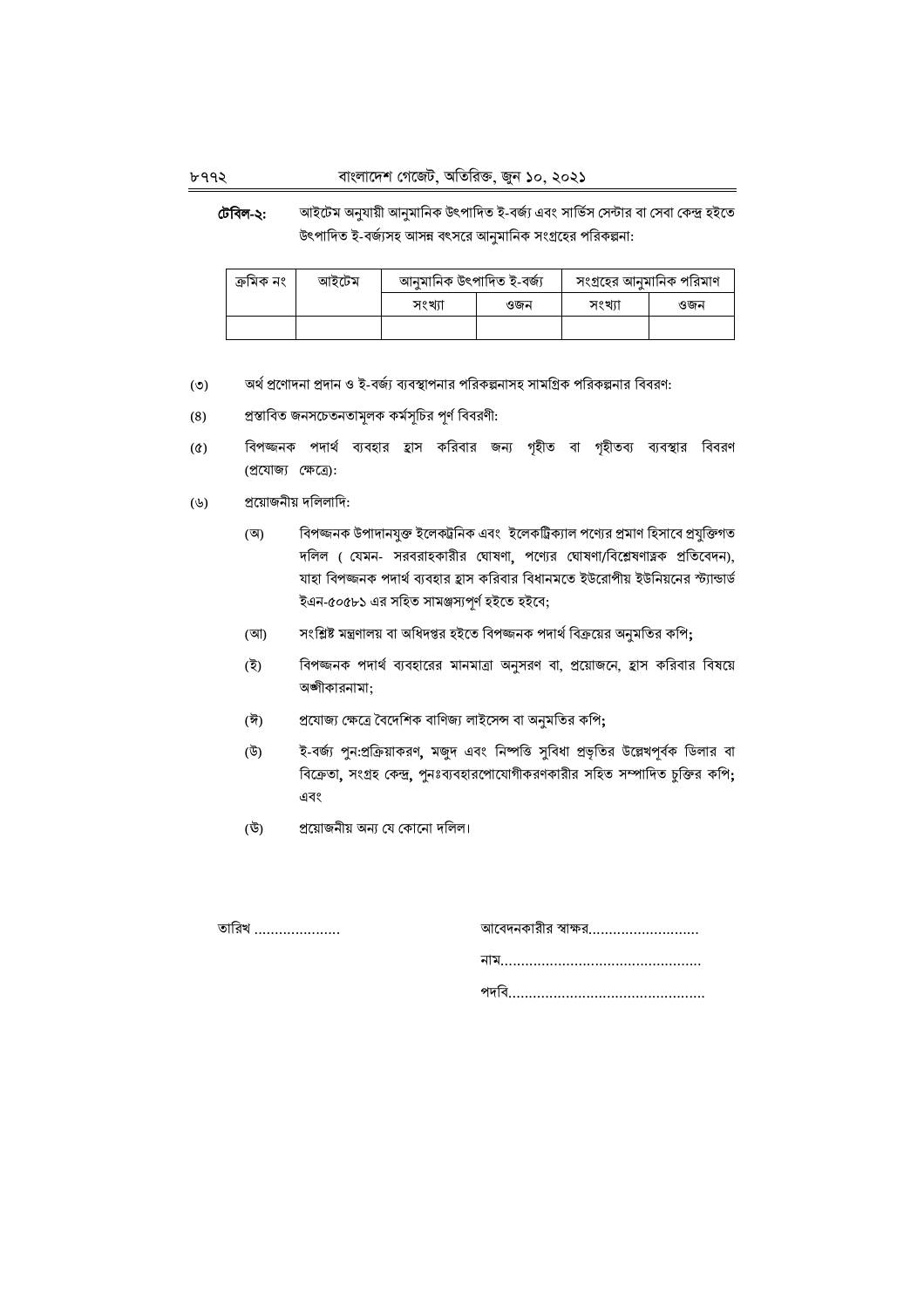## ফরম-২ [বিধি ১০(২) দ্ৰষ্টব্য]

ব্যবসায়ী/দোকানদার/রপ্তানিকারক/মজুদকারী/সংগ্রহকেন্দ্র/ব্যবস্থাপনাকারী/মেরামতকারীর নিবন্ধন প্রাপ্তির আবেদন

বরাবর মহাপরিচালক (প্রধান কার্যালয়ে আবেদন করা হইলে)/পরিচালক (বিভাগীয় কার্যালয়ে আবেদন করা হইলে) 

#### জনাব,

আমি/আমরা ঝুঁকিপূর্ণ বর্জ্য (ই-বর্জ্য) ব্যবস্থাপনা বিধিমালা, ২০২১ এর বিধান মোতাবেক নিবন্ধন প্রাপ্তির জন্য নিম্নবৰ্ণিত তথ্যসহ আবেদন করিতেছি:

|          | (8)   যোগাযোগ ঠিকানা:  ফোন নম্বর  মোবাইল নম্বর                                               |
|----------|----------------------------------------------------------------------------------------------|
|          | (৫) ই-মেইল…………………………………… ফ্যাক্স …………………………………………                                            |
|          | (৬) টিআইএন/কর নিবন্ধন নম্বর…………………………………………………………………                                         |
|          | (৭) ট্রেড লাইসেন্স এবং ভ্যাট রেজিস্ট্রেশন নম্বর [লাইসেন্স ও সার্টিফিকেট সংযুক্ত করিতে হইবে]  |
|          | (৮)  কি উদ্দেশ্যে নিবন্ধনের জন্য আবেদন করা হইয়াছে (সঠিক উত্তরে টিক প্রদান করুন বাকি অংশটুকু |
| বাদ দিন) |                                                                                              |
|          | (ক) ব্যবসায়; (খ) বিক্রয়; (গ) রপ্তানি; (ঘ) মজুদ; (ঙ) সংগ্রহ; (চ) ব্যবস্থাপনা (ছ) মেরামত     |
|          |                                                                                              |
|          |                                                                                              |

তারিখ ..............................

আবেদনকারীর স্বাক্ষর ............................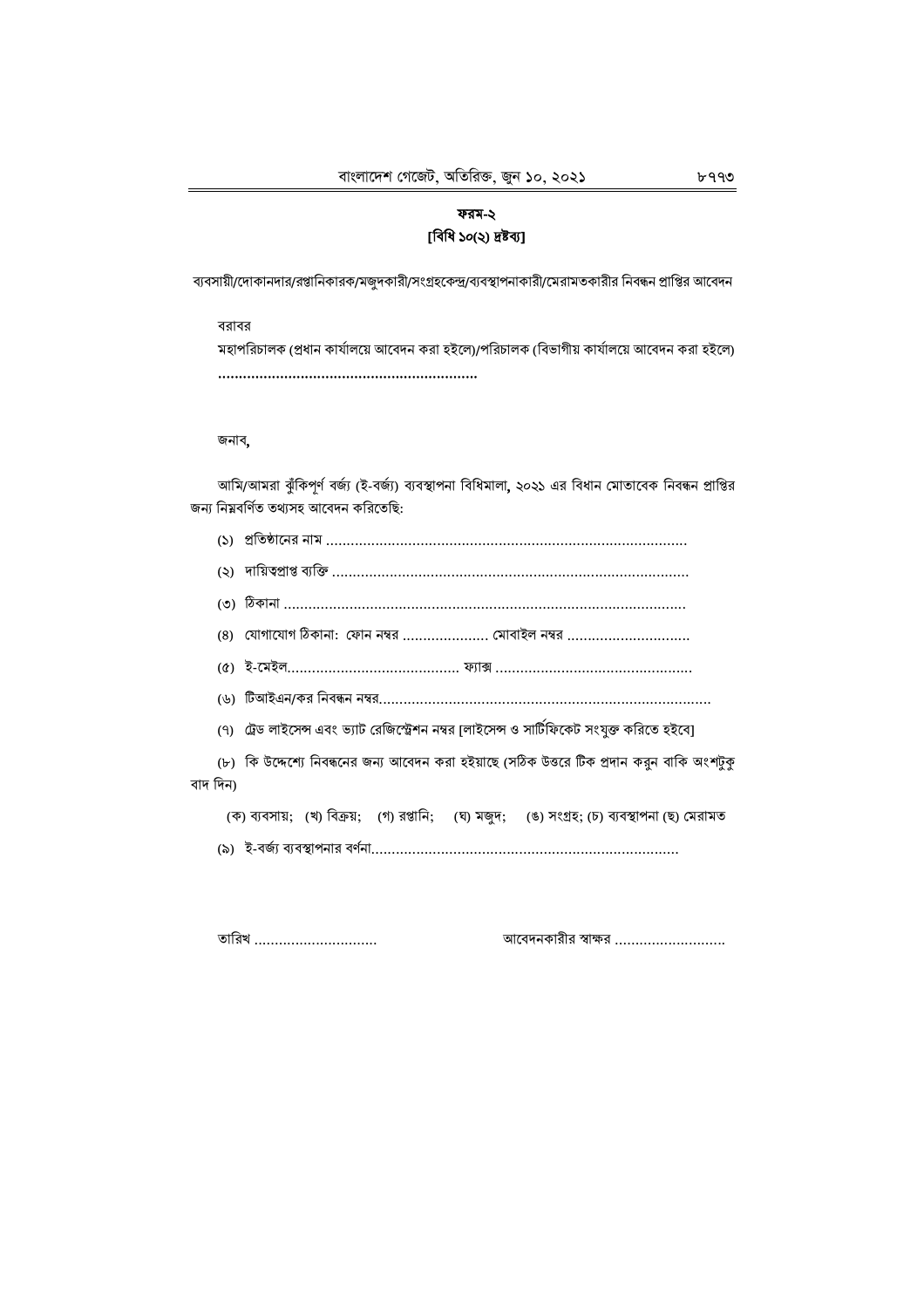## ফরম-৩

## [বিধি ১০(২) দ্ৰষ্টব্য]

ই-বর্জ্য সৃষ্টি/ চূর্ণকরণ/পুনঃব্যবহারোপযোগীকরণ/পরিত্যজন বা ধ্বংসকরণের জন্য নিবন্ধন প্রাপ্তির আবেদন

#### বরাবর

মহাপরিচালক (প্রধান কার্যালয়ে আবেদন করা হইলে)/পরিচালক (বিভাগীয় কার্যালয়ে আবেদন করা হইলে) 

#### জনাব,

আমি/আমরা ঝুঁকিপূর্ণ বর্জ্য (ই-বর্জ্য) ব্যবস্থাপনা বিধিমালা, ২০২১ এর বিধান মোতাবেক ই-বর্জ্য সৃষ্টি/ চূর্ণকরণ/ পুনঃব্যবহারোপযোগীকরণ/পরিত্যজন বা ধ্বংসকরণের উদ্দেশ্যে নিবন্ধন প্রাপ্তির জন্য নিম্নবর্ণিত তথ্যসহ আবেদন করিতেছি।

সাধারণ তথ্য-

| ৫। নতুন আবেদনঃ হাঁ/না  যদি উত্তর না হয় তবে পূর্বে নিবন্ধনের নম্বর এবং তারিখ               |
|--------------------------------------------------------------------------------------------|
| ৬। কি উদ্দেশ্যে নিবন্ধনের জন্য আবেদন করা হইয়াছে (সঠিক উত্তরে টিক প্রদান করুন বাকি অংশটুকু |
| বাদ দিন)                                                                                   |
| (ক) সৃষ্টি; (খ) চূর্ণকরণ; (গ) পুনঃব্যবহারোপযোগীকরণ; (ঘ) পরিত্যজন বা ধ্বংসকরণ;              |
| (ঙ) অন্যান্য……….                                                                           |
| ৭৷ প্রকল্প এলাকার মোট বিনিযোগ………………………………………………………………………………                                |
| $b1$ প্রকল্প এলাকার আয়তন প্রকল্পের আচ্ছাদিত এলাকার আয়তন                                  |
| ৯।    কার্যক্রম আরম্ভের সম্ভাব্য তারিখ ……………………………………………………………………………                       |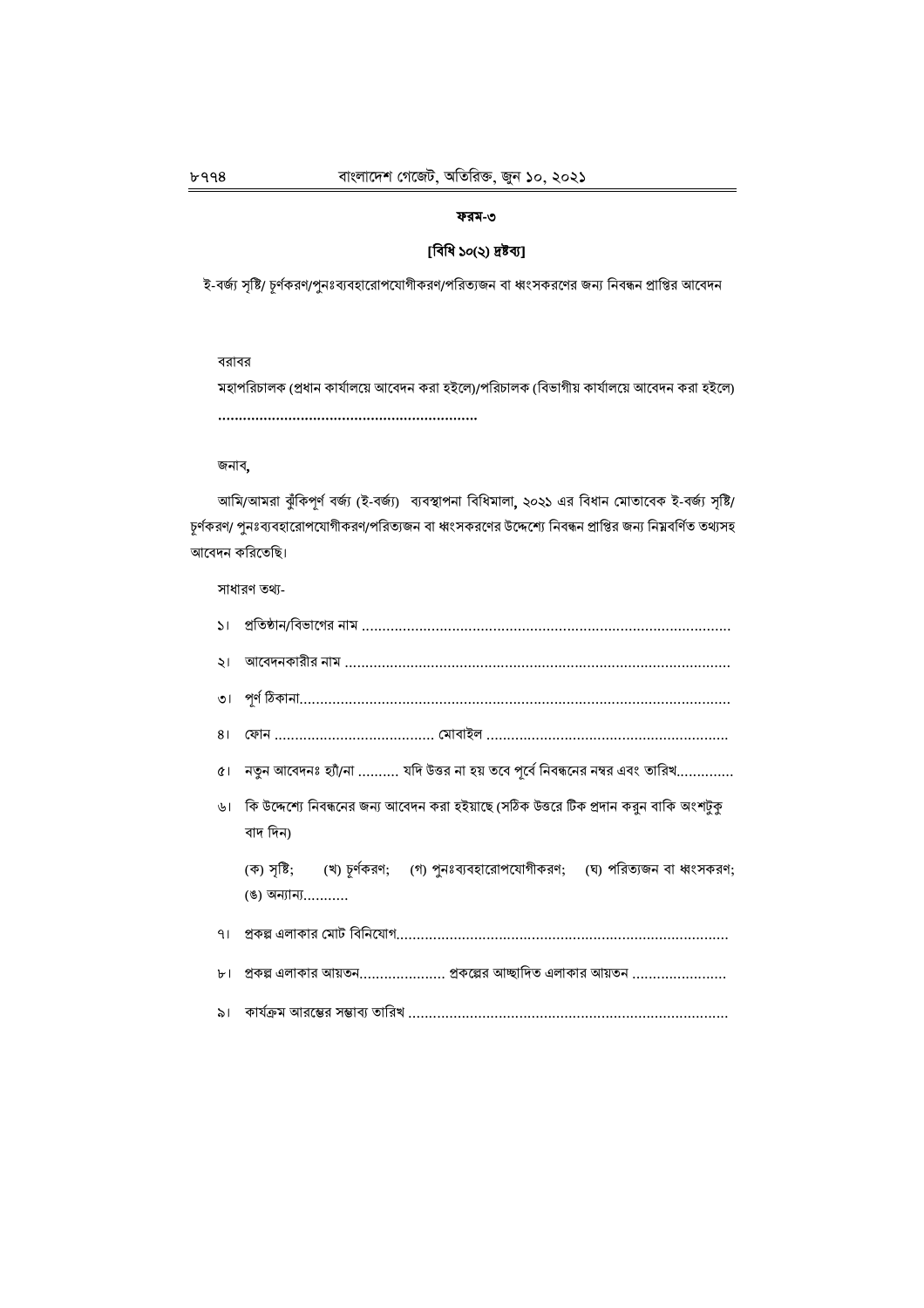|                   | ১০। প্রকল্প এবং ই-বর্জ্যের বর্ণনা                                                                                                      |
|-------------------|----------------------------------------------------------------------------------------------------------------------------------------|
| (5)               |                                                                                                                                        |
| (5)               | প্রকল্প এলাকার আশেপাশে নিম্নবর্ণিত কোনো কিছু বিদ্যমান আছে কিনা-                                                                        |
|                   | (ক) জলাশয়  (খ) বন  (গ) পার্ক বা খেলার মাঠ<br>(ঘ) আবাসিক এলাকা  (ঙ) বিদ্যালয়  (চ) হাসপাতাল                                            |
| (5)               |                                                                                                                                        |
| (8)               | চূর্ণ করা হইবে এমন ই-বর্জ্যের শ্রেণি (তপশিল-১ মোতাবেক )                                                                                |
| $(\delta)$        | প্রতিদিন প্রকল্পের ধারণ ক্ষমতা…………………………………………………………                                                                                   |
| (                 |                                                                                                                                        |
| (9)               |                                                                                                                                        |
|                   |                                                                                                                                        |
|                   | (গ) উৎপাদনের পরিমাণ (ঘ) পুনঃব্যবহারোপযোগীকরনের পরিমাণ                                                                                  |
| (b)               | মজুদ পদ্ধতি………………………………………………………………………………                                                                                              |
| $(\delta)$        | (কন্দ্রের মধ্যে মজুদের পরিমাণ…………………………………………………………                                                                                    |
| (S <sub>O</sub> ) | পরিবেশ দূষণ নিয়ন্ত্রণে গৃহীত ব্যবস্থাসমূহ (বিস্তারিত, প্রয়োজনে স্বতন্ত্র কাগজ ব্যবহার                                                |
| (55)              | কার্যক্রম পরিচালনার সময় কোনো দুর্ঘটনা ঘটিলে তাহা হইতে পরিত্রাণের উপায় এবং<br>দুৰ্ঘটনা প্ৰতিরোধে গৃহীত ব্যবস্থা………………………………………………………… |
|                   |                                                                                                                                        |
| (55)              |                                                                                                                                        |
|                   |                                                                                                                                        |

তারিখ …………………………

আবেদনকারী স্বাক্ষর……………………

পদবি...................................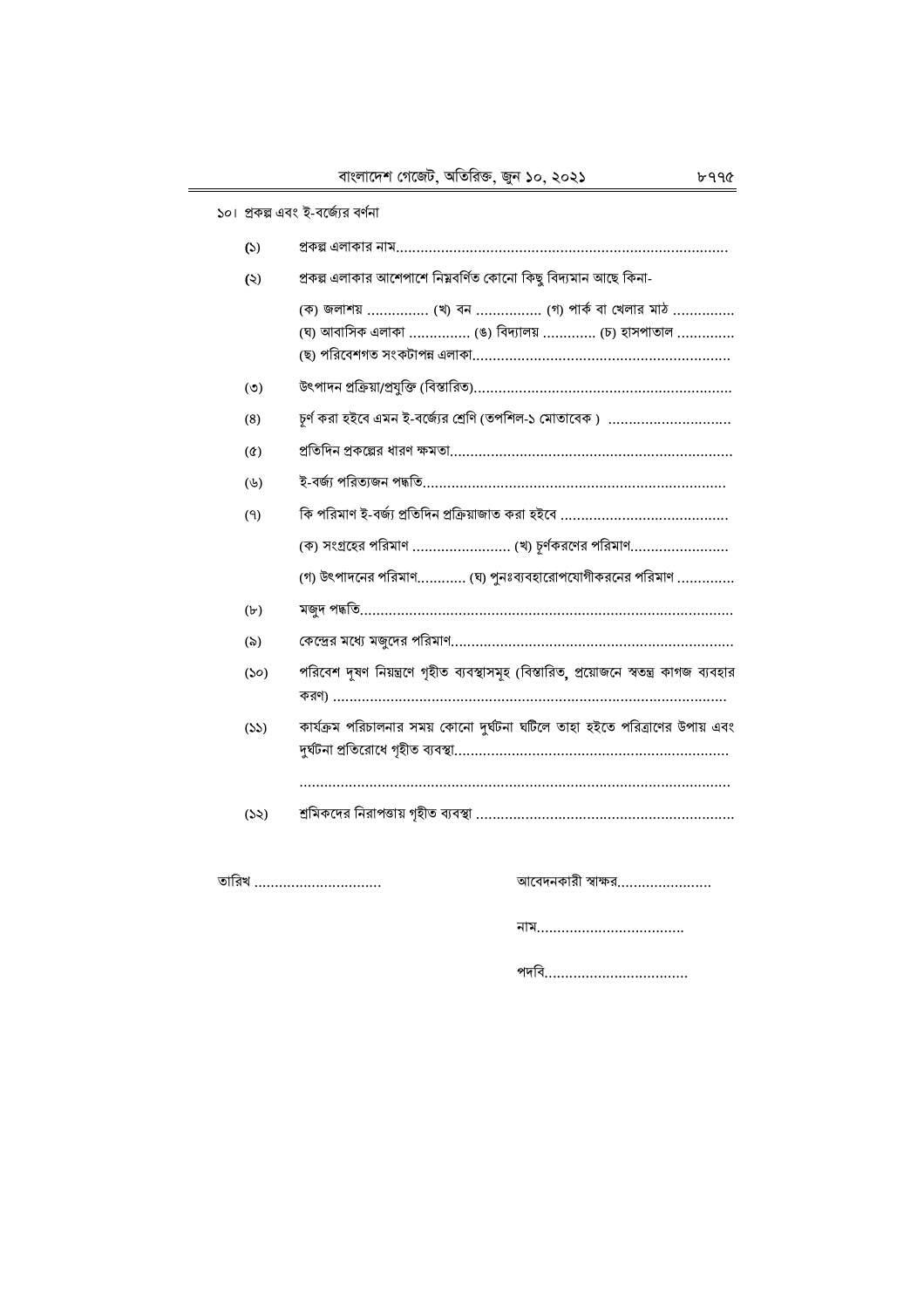### ফরম-৪ [বিধি ১০(৩) দ্রষ্টব্য]

| স্মারক নম্বর: |  |  |  |  |  |  |
|---------------|--|--|--|--|--|--|
|               |  |  |  |  |  |  |

তারিখ: ....................

ইলেকট্রিক্যাল ও ইলেকট্রনিক পণ্য প্রস্তুত/সংযোজন/আমদানি বা ই-বর্জ্য সৃষ্টি/সংগ্রহ/পরিবহন/মজুদ/চূর্ণকরণ/পুনঃব্যবহারোপযোগীকরণ/পরিত্যজনের জন্য নিবন্ধন

বরাবর

...................................

...................................

বিষয়:

(ব্যক্তি/প্রতিষ্ঠানের নাম) ............... এর অনুকূলে ইলেকট্রিক্যাল ও ইলেকট্রনিক পণ্য প্রস্থুত/ সংযোজন/আমদানি বা ই-বর্জ্যের সৃষ্টি/সংগ্রহ/পরিবহন/মজুদ/চূর্ণ/পুনঃব্যবহারোপযোগী/ পরিত্যজনের নিবন্ধন প্রদান প্রসঙ্গে।

#### জনাব/বেগম

| ইলেকট্রিক্যাল ও ইলেকট্রনিক পণ্য প্রস্তুত/সংযোজন/আমদানি বা ই-বর্জ্য সৃষ্টি/সংগ্রহ/পরিবহন/ মজুদ/ |
|------------------------------------------------------------------------------------------------|
|                                                                                                |
|                                                                                                |
| (কারখানার ঠিকানা) নিবন্ধন প্রদান করা হইল।                                                      |

২। এই নিবন্ধন নিম্নবর্ণিত শর্তে প্রদান করা হইল:

- কার্যক্রম পরিচালনার ক্ষেত্রে আইন এবং তদধীন প্রণীত বিধিমালার বিধান অনুসরণ করিতে  $(5)$ হইবে।
- মহাপরিচালক বা তদকর্তৃক ক্ষমতাপ্রাপ্ত কোনো কর্মকর্তার অনুরোধে নিবন্ধন সম্পর্কিত  $(5)$ কাগজাদি প্রদর্শন করিতে হইবে।
- (৩) উপরি-উল্লিখিত কার্যক্রম ব্যতীত অন্য কোনো কার্যক্রম করা যাইবে না।
- ইলেকট্রনিক এবং ইলেকট্রিক্যাল যন্ত্রপাতি, পণ্য ও সরঞ্জামে বিপজ্জনক উপাদান ব্যবহার  $(8)$ করিবার ক্ষেত্রে তফসিল ৩ অনুসরণ করিতে হইবে।
- পরিবেশের জন্য হুমকিস্বরূপ কোনো অননুমোদিত পরিবর্তন, কর্মকান্ড বৃদ্ধি, প্রযুক্তিগত  $\left( \Phi \right)$ পরিবর্তন, ভষ্মীভূতকরণ, পদ্ধতির পরিবর্তন, কোনো উপাদানের পরিবর্তন, কাজের পরিবেশের বা অন্য কোনো পরিবর্তন করিতে চাহিলে অধিদপ্তরকে অবহিত করিতে হইবে।
- (৬) প্ৰতিষ্ঠান/কারখানা/বিভাগ বন্ধ করা হইলে বা কোনো কারণে কার্যক্রম স্থগিত রাখা হইলে উহা অধিদপ্তরকে অবহিত করিতে হইবে।
- প্রতিটি পৃথক পৃথক প্ল্যান্ট/ ই-বর্জ্য ব্যবস্থাপনা সংশ্লিষ্ট প্ল্যান্ট নির্মাণের স্থানের জন্য আইন ও  $(9)$ পরিবেশ সংরক্ষণ বিধিমালা অনুসরণ করিতে হইবে।

কর্মকর্তার নাম ও পদবি পরিবেশ অধিদপ্তর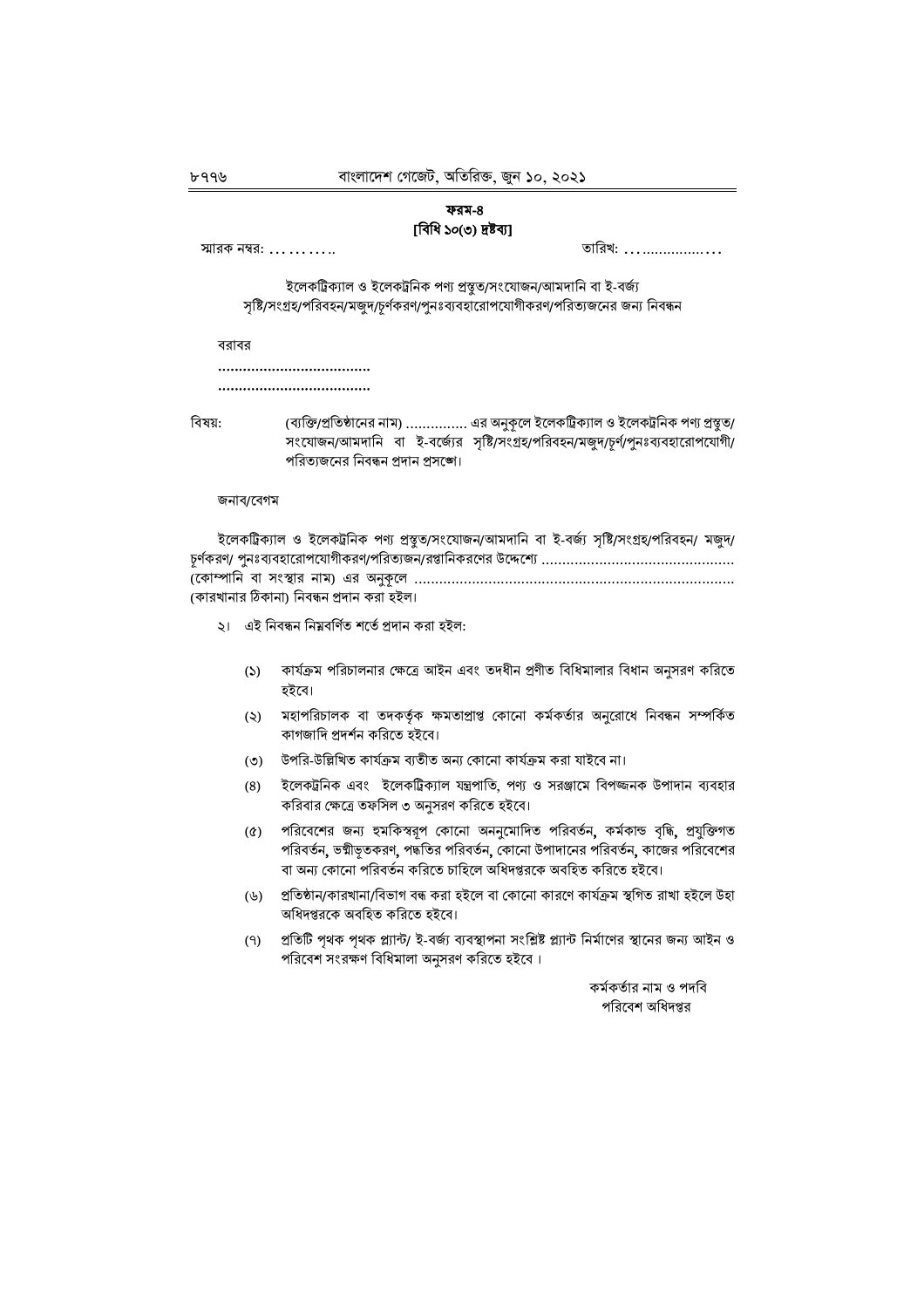# ফরম- ৫ [বিধি ২৫(১) দ্ৰষ্টব্য]

পরিবেশ অধিদপ্তরের আদেশ বা নির্দেশের বিরুদ্ধে আপিল

| (৪)   আপিলের পক্ষে যৌক্তিকতা …………………………………………………………………………………… |  |
|---------------------------------------------------------------|--|
|                                                               |  |
| তারিখ…………………                                                  |  |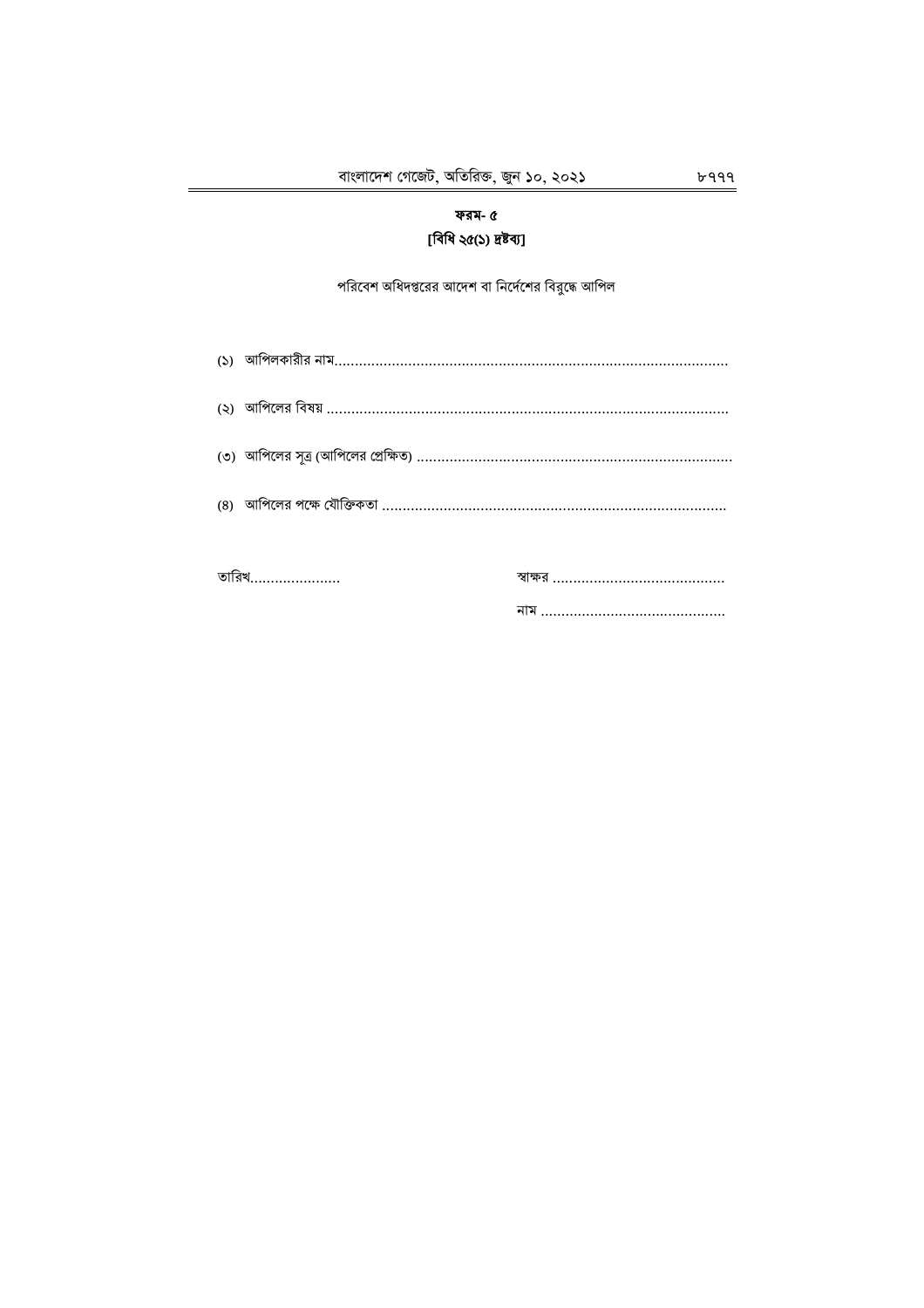# ফরম- ৬ [বিধি ১৬(ক) দ্ৰষ্টব্য]

ই-বর্জ্যের তথ্য রক্ষণাবেক্ষণ

|        | (৮)   নিবন্ধনের স্মারক ও তারিখ  (৯) পরিবেশগত ছাড়পত্র নম্বর ও তারিখ, প্রযোজ্য ক্ষেত্রে: |        |                    |  |  |  |  |
|--------|-----------------------------------------------------------------------------------------|--------|--------------------|--|--|--|--|
| ক্ৰমিক | ই-বর্জ্য পরিচালনার পরিমাণ ও ধরন                                                         | শ্ৰেণি | পরিমাণ (কিলোগ্রাম) |  |  |  |  |
|        |                                                                                         |        |                    |  |  |  |  |

| ক্ৰমিক        | ই-বর্জ্য পরিচালনার পরিমাণ ও ধরন | শ্ৰেণি | পরিমাণ (কিলোগ্রাম) |
|---------------|---------------------------------|--------|--------------------|
| (5)           | (5)                             | (5)    | (8)                |
| $\mathcal{L}$ | মজুদ                            |        |                    |
| ২।            | মেরামত                          |        |                    |
| ৩।            | চূর্ণকরণ                        |        |                    |
| 81            | পুনঃব্যবহারোপযোগীকরণ            |        |                    |
| ¢۱            | পুনরুদ্ধার                      |        |                    |
| ৬।            | ভষ্মীভূতকরণ বা ধ্বংসকরণ         |        |                    |
| 91            | পরিবহন                          |        |                    |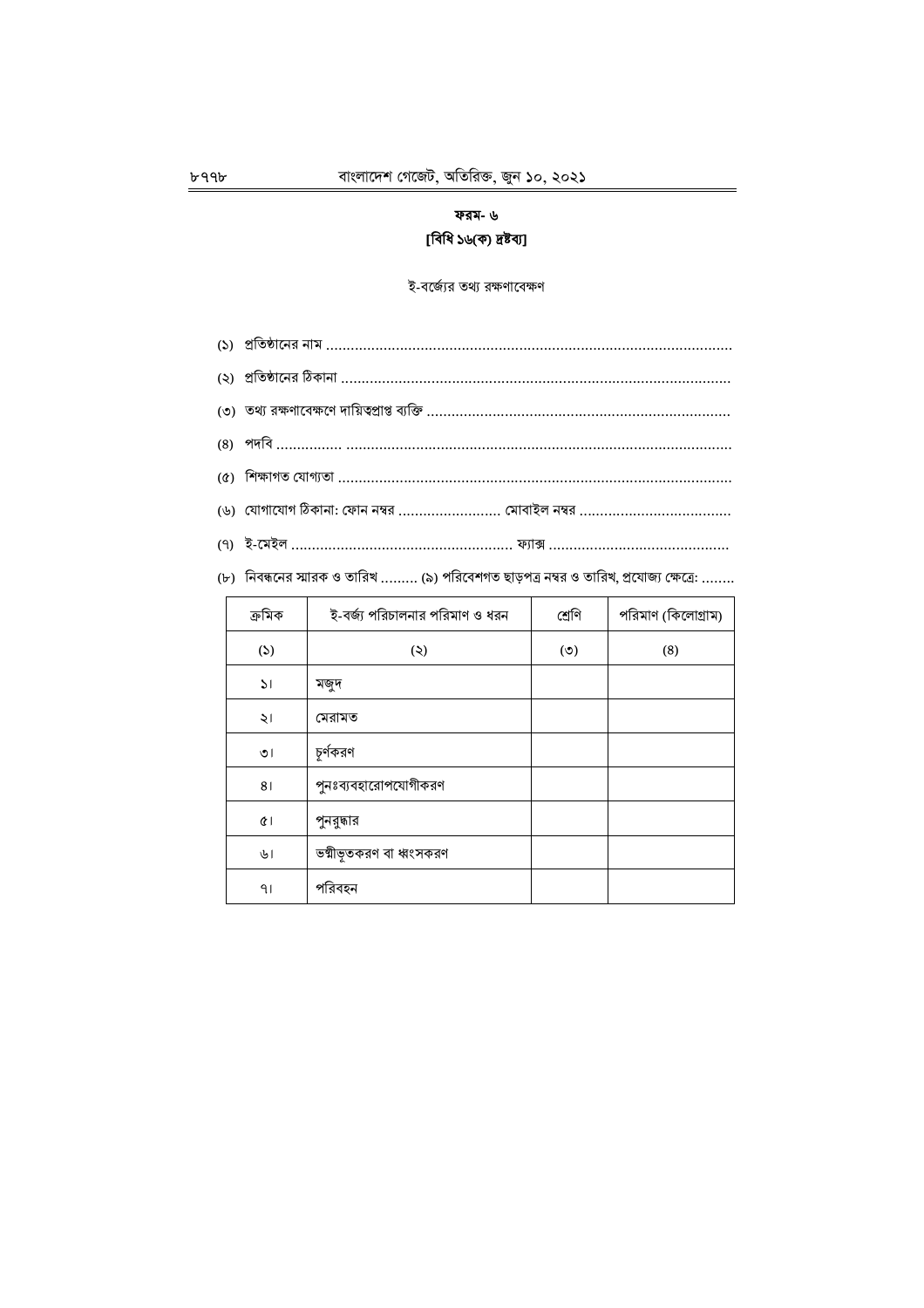## ফরম-৭ [বিধি ১৬ (খ) দ্ৰষ্টব্য]

ই-বর্জ্য বিক্রয়, সংগ্রহ, চূর্ণকরণ এবং পুনঃব্যবহারোপযোগীকরণ সংক্রান্ত বাৎসরিক প্রতিবেদন

| $\alpha$ |              |                                                                     |     |                                 |  |  |  |  |
|----------|--------------|---------------------------------------------------------------------|-----|---------------------------------|--|--|--|--|
|          |              | (৬)   যোগাযোগ ঠিকানা: ফোন নম্বর…………………………… মোবাইল নম্বর……………………………… |     |                                 |  |  |  |  |
|          |              |                                                                     |     |                                 |  |  |  |  |
|          |              |                                                                     |     |                                 |  |  |  |  |
|          |              |                                                                     |     |                                 |  |  |  |  |
|          | ক্ৰমিক নং    | কাজের বর্ণনা                                                        |     | বর্জ্যের ধরন পরিমাণ (কিলোগ্রাম) |  |  |  |  |
|          | (5)          | (5)                                                                 | (5) | (8)                             |  |  |  |  |
|          | $\mathbf{M}$ | ক্রয়                                                               |     |                                 |  |  |  |  |
|          | ২।           | পুনঃব্যবহারোপযোগীকরণ                                                |     |                                 |  |  |  |  |
|          | ৩।           | চূর্ণকরণ                                                            |     |                                 |  |  |  |  |
|          | 81           | বিক্ৰয়                                                             |     |                                 |  |  |  |  |

৫। রপ্তানি

প্রতিষ্ঠান, ই-বর্জ্যের ক্রেতাগণের (বড় ব্যবহারকারী/শিল্পপ্রতিষ্ঠান/ব্যবসায়ী/অন্যান্য) নাম, ঠিকানা এবং যোগাযোগের ঠিকানা সংরক্ষণ করিবে।

তারিখ ........................

| প্রতিবেদন প্রদানকারীর স্বাক্ষর |
|--------------------------------|
|                                |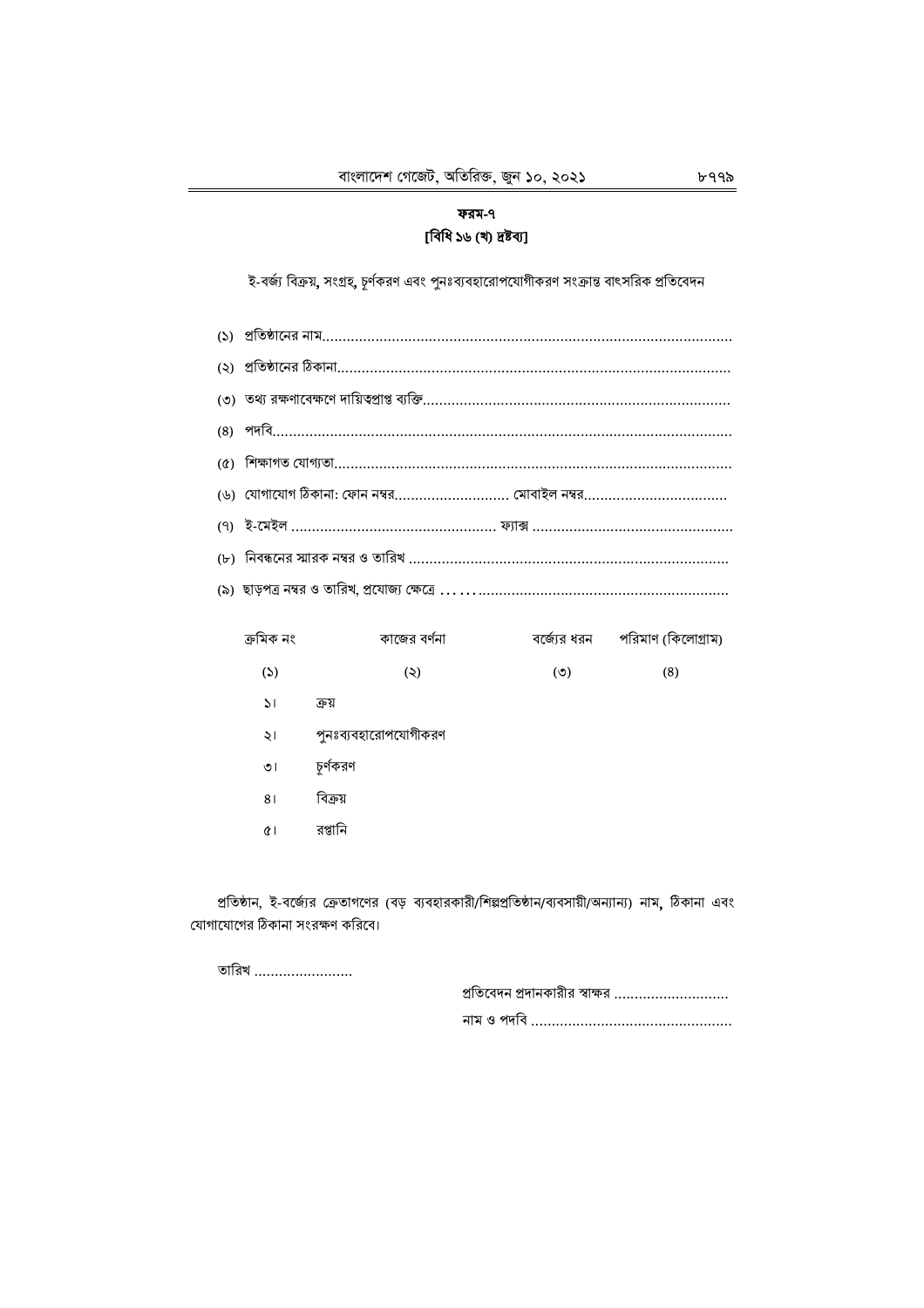## ফরম-৮

# [বিধি ২০ দ্ৰষ্টব্য]

ই-বর্জ্য প্রক্রিয়াজাতকরণের সময় সংঘটিত দুর্ঘটনাজনিত প্রতিবেদন

| ঠিকানা…………………………………………………………………………………………<br>প্রকল্পের আয়তন  নির্ধারিত প্রকল্প এলাকা |
|--------------------------------------------------------------------------------------|
|                                                                                      |
|                                                                                      |
|                                                                                      |
|                                                                                      |
|                                                                                      |
|                                                                                      |
|                                                                                      |
|                                                                                      |
|                                                                                      |
|                                                                                      |
|                                                                                      |
|                                                                                      |
|                                                                                      |
|                                                                                      |
|                                                                                      |
| পরিবেশ দূষণ নিয়ন্ত্রণে গৃহীত ব্যবস্থাসমূহ (বিস্তারিত)  (প্রয়োজনে স্বতন্ত্র         |
|                                                                                      |
|                                                                                      |
|                                                                                      |
|                                                                                      |
|                                                                                      |
|                                                                                      |
|                                                                                      |
|                                                                                      |
|                                                                                      |
|                                                                                      |
|                                                                                      |
|                                                                                      |
|                                                                                      |